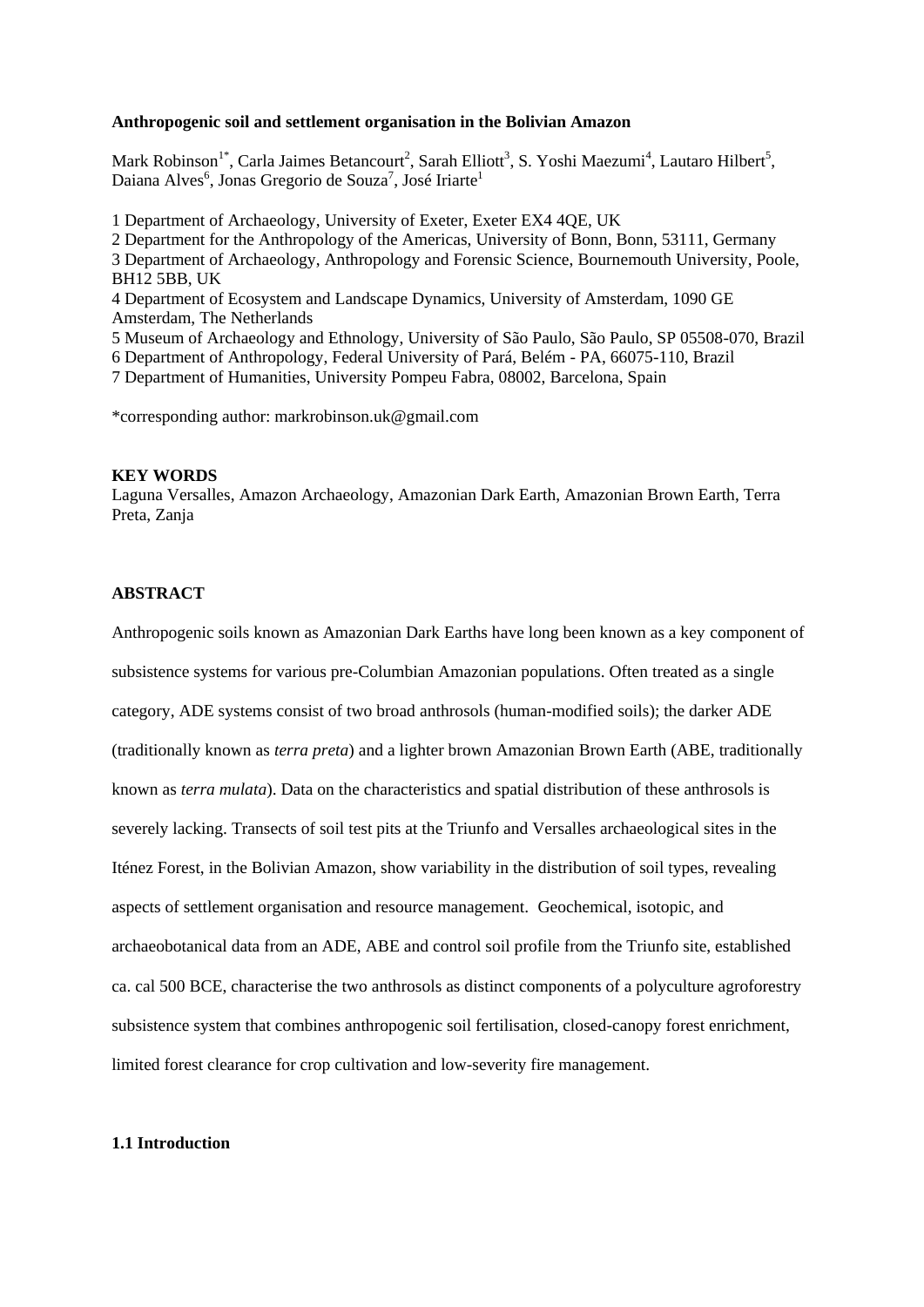The savannas and forested regions of southwestern Amazonia evidence some of the most important cultural developments in the Amazon. Alongside a mosaic of languages, cultures, and earthwork constructions, the region is a centre of crop genetic diversity (Clement, 1999) and plant domestication (Blatrix et al., 2018; Capriles et al., 2019; Clement et al., 2016; Hilbert et al., 2017; Lombardo et al., 2020; Piperno and Pearsall, 1998). Coinciding with some of the earliest cultivars, the forested region records the earliest development of the anthropogenically created Amazonian Dark Earths (ADE) (Watling et al., 2018). Anthrosols (human-modified soil) are a distinctive feature of pre-Columbian subsistence that have been documented across Amazonia. The darker soils, with high nutrient values and large stocks of stable soil organic matter, markedly contrast in colour and fertility from the natural, nutrient-poor tropical soils. These anthrosols have been shown to support nutrient demanding crops and have provided evidence of landscape-scale transformations of Amazonia by humans that have a lasting impact on forest composition and biodiversity (Glaser and Birk, 2012; Heckenberger and Neves, 2009; Maezumi et al., 2018; McMichael et al., 2014; Woods et al., 2009). Despite these important subsistence innovations, Amazonian food production systems are still poorly understood, and notwithstanding decades of scholarly attention, there are still many questions to be answered regarding the complexity and holistic nature of ADE systems.

Although ADEs are commonly treated as a single category of anthrosol, researchers, indigenous communities, and local farmers have long recognised two divisions: *terra preta* or Amazonian Dark Earth (hereafter ADE) and t*erra mulata* or Amazonian Brown Earth (hereafter ABE). We follow Alves (2017:25) in rejecting the nomenclature *terra mulata* as the term has a "cruel origin" and "pejorative meaning of miscegenation and impurity", refering to "interethnic breeding that resulted largely from rapes during the 354 years (1534 to 1888) of black slavery in Brazil."

ADEs have been far more intensively studied than ABEs, and often research does not consider ABE soils in research design nor make an attempt to positively or negatively document their presence. Generally, ADE formation is seen as the accumulation of midden refuse around permanent habitation sites, incorporating the decomposition of organic waste (food waste, plant-based construction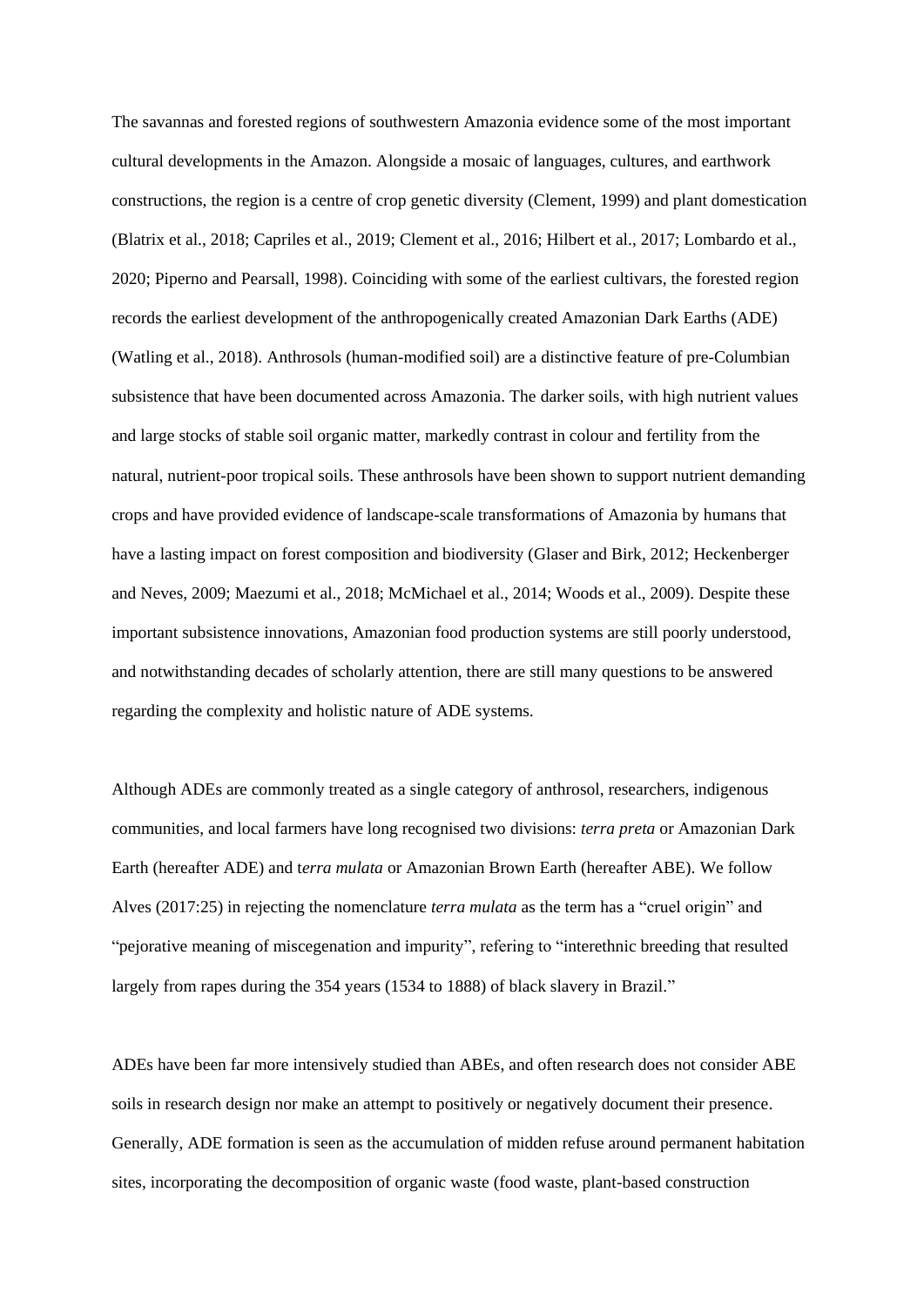materials, excrement, domestic fires, etc.) and an abundance of cultural artefacts, such as ceramics, and faunal bones (e.g. Arroyo-Kalin, 2014; Erickson, 2004; Glaser and Birk, 2012; Kern, 1989; Woods, 1999, 2009). ADE are characterised by high content of organic matter and charcoal, higher pH values and greater concentrations of P, Ca, and Mg (Glaser and Woods, 2004; Lehmann et al., 2004; Teixeira, 2010; Woods, 2009). Composition and thickness vary dependent on the specific intensity, duration, and distribution of human activities at the location (Kern, 2017). Thickness varies from 15-370 cm and charcoal content has been shown to be four times greater than neighbouring soil, reaching as much as 70 times higher in the upper soil profile (Glaser et al., 2001). Pyrogenic carbon contributes to stable soil organic matter (SOM), with high nutrient retention capacity such that the colour and higher fertility of ADE may persist in the environment for centuries after human abandonment of the landscape and cessation of anthropic inputs (Woods, 2009). ADE and their increased fertility are likely an unintentional by-product of habitation, although Amazonian farmers often took advantage of them for cultivation, either as home-gardens or repurposed as agricultural plots if the area no longer served a domestic function.

In contrast ABE are the result of long-term soil-management practices for agriculture, such as mulching and infield burning (Denevan, 1996; McCann et al., 2001; Paz-Rivera and Putz, 2009; Woods et al., 2000). A critical aspect of ABE formation seems to have been a burning practice that left intact charcoal that, unlike ashes, is not degradable. This incomplete 'slash and char', 'cool' burning contrasts with today's prevailing practise of slash and burn, in which combustion is hot and complete after a long period of drying (Denevan, 2004). Micromorphology studies by Arroyo-Kalin (2010) in an ABE show evidence of a clear truncation between a well-preserved buried A horizon and its underlying B horizon, indicating some form of scraping, raking and churning. Strong magnetic susceptibility recorded in ABEs indicate that iron in the soil became magnetised through in-situ heating, suggesting management practices involving near-surface burning of organic matter (Arroyo-Kalin, 2014). Costa et al. (2013) showed that ABE locations exhibit signs of successive burning of organic matter and transformation of minerals (maghemite to goethite) and analysis of ABE around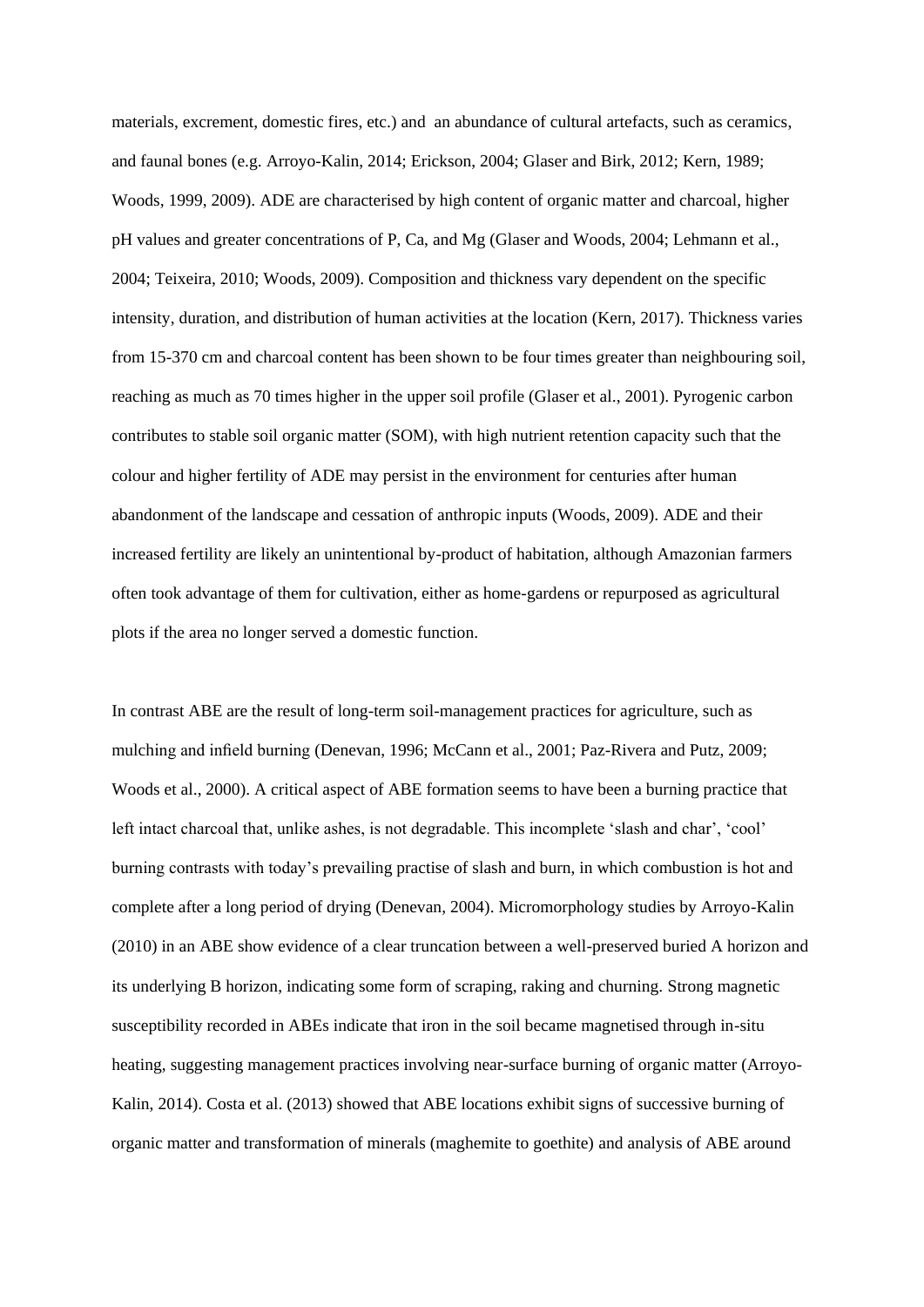Santarem by Woods and McCann (1999) evidenced slightly higher total carbon but lower P and Ca values, suggesting intensive burning of purposely added mulch.

ABE often surround the periphery of ADE patches with a transitional gradation between the two (Fraser et al., 2011), which likely reflects changes in the intensity and type of activity; however, the two soil types are distinct in their genesis, location, and archaeological features and artefactual content. ABEs are generally more extensive, lighter in colour (dark brown to brown or brownishgrey), shallower, and have an A-horizon with a high organic matter and charcoal content. As well as the lighter colour, archaeological features and cultural materials (e.g. ceramics) are typically absent from ABE contexts, as such, they are seldom recognised as archaeological sites and less attention has been paid to their study.

ADEs have been documented for multiple Amazonian cultures across all ecoregions of Amazonia (Figure 1) (Kern et al., 2003) and spatial modelling using the biogeographical characteristics of known ADE predict many more sites across the unexplored tropical forest (de Souza et al., 2018; McMichael et al., 2014). They have predominately been documented on strategically advantageous topographic positions, such as plateaus overlooking rivers and streams (Heckenberger, 2008; Kern, 2003; Schaan, 2012; Stenborg, 2012) and along major rivers. Mounting evidence; however, records the presence of ADE sites in interfluvial areas as research project explore more areas away from the major rivers (de Souza, 2018; Franco-Moraes, 2019; Gonda, 2018; Heckenberger, 2008; Levis et al., 2012, 2014; Paz‐Rivera, 2009; Schaan, 2012), suggesting current predictive models underestimate the extent of ADE sites across Amazonia. Like ADE, when reported, ABE have been documented from the western to eastern Amazon (Kern et al., 2017). They have been reported in various locations in the Lower Amazon (Alves, 2017; Costa et al., 2013; Sombroek et al., 2002; Stenborg, 2016; Troufflard and Alves, 2019; Woods and McCann, 1999), Central Amazon (Arroyo-Kalin, 2010; Gonda, 2018), Upper Tapajos (de Souza et al., 2018; Iriarte et al., in press), southwest Amazonia (this paper; Quintero-Vallejos et al., 2015), and the Colombian Amazon (Mora et al., 1991). As a pan-Amazonian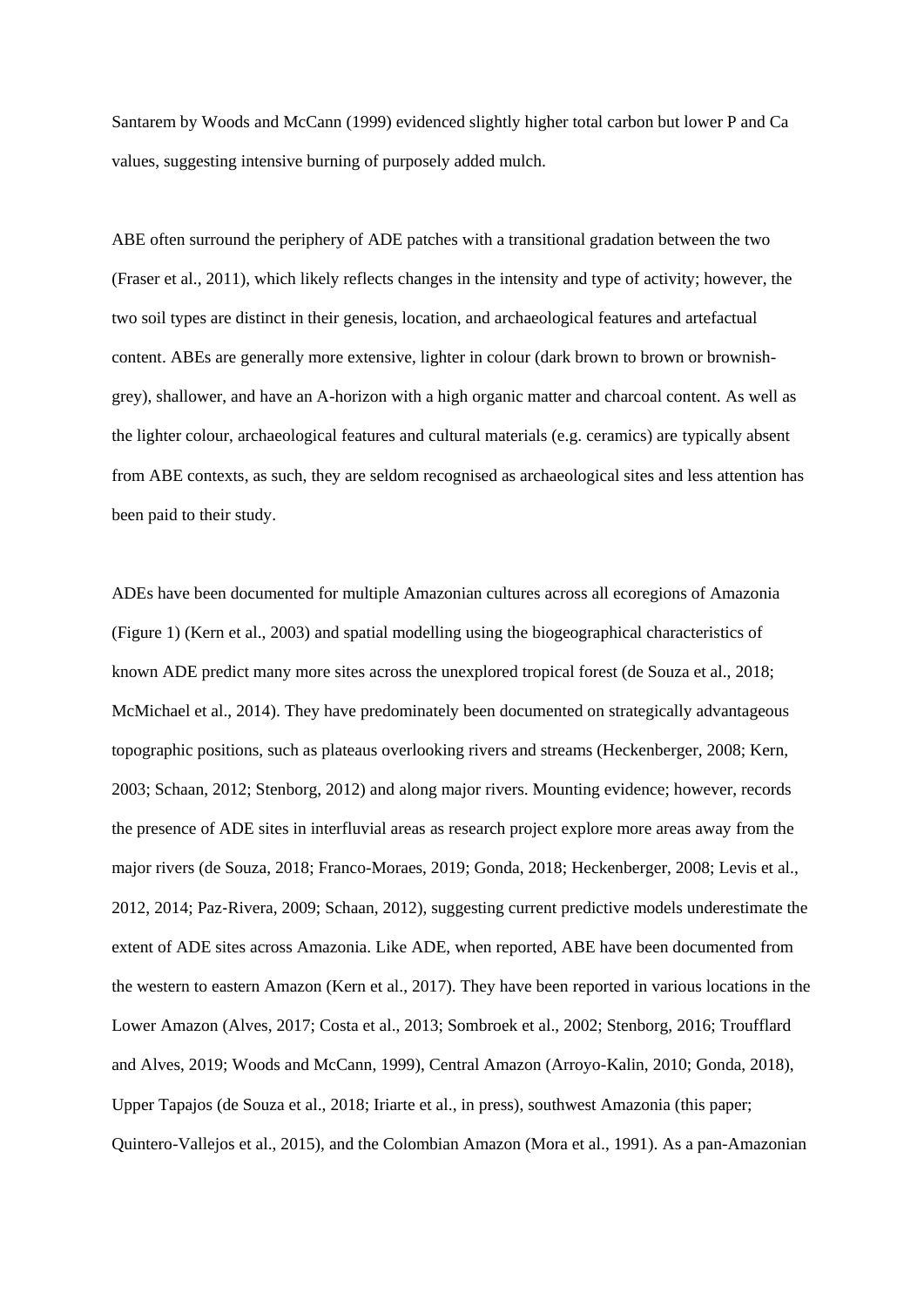phenomenon they are heterogeneous and not always present, even when ADE is present (e.g. Alho et al., 2019).

Although many anthrosol sites have been identified (Figure 1) and there has been great developments in understanding their formation processes, little is known about the localised site-based distribution and size of ADEs. There is a particular dearth of data regarding the spatial distribution and relationship between ADE and the lighter coloured ABE. Many accounts record the presence of ADE without determining their spatial extent nor distinguishing whether, and to what extent ABE is present. While this is understandable considering the physical limitations of effective survey in dense tropical forests, unfortunately, it also means that key components of the regional subsistence system and its wider cultural implications for community organisation and resource management remain little understood.

Recent integrated archaeobotanical and paleoecological research has revealed ADE and ABE to be distinct components of a sustainable polyculture agroforestry system that combines anthropogenic soil fertilisation, closed-canopy forest enrichment, limited forest clearance for crop cultivation and lowseverity fire management (de Souza et al. 2019; Iriarte et al. 2020; Maezumi et al., 2018). ADE and ABE soils are utilised differently as part of a holistic settlement and subsistence system. A greater understanding of the distinct properties and distribution of these soils can therefore reveal key aspects of pre-Columbian community organisation and subsistence.

Here we report the first survey and test excavations around Laguna Versalles in the Iténez Forest, on the Bolivia/Brazil border (Figure 1). We report the presence of ADE from ca. cal 500 BCE and conduct a preliminary test pitting methodology to assess the distribution of ADE and ABE across two sites, Versalles and Triunfo. Geochemical, isotopic and archaeobotanical analyses show distinct profiles of ADE, ABE, and natural control soils at Triunfo, and the two sites display different distribution patterns of anthropogenic soil, revealing a spatial variability to ADE systems that is often overlooked. Preliminary excavations show that the two sites and their soil resources were later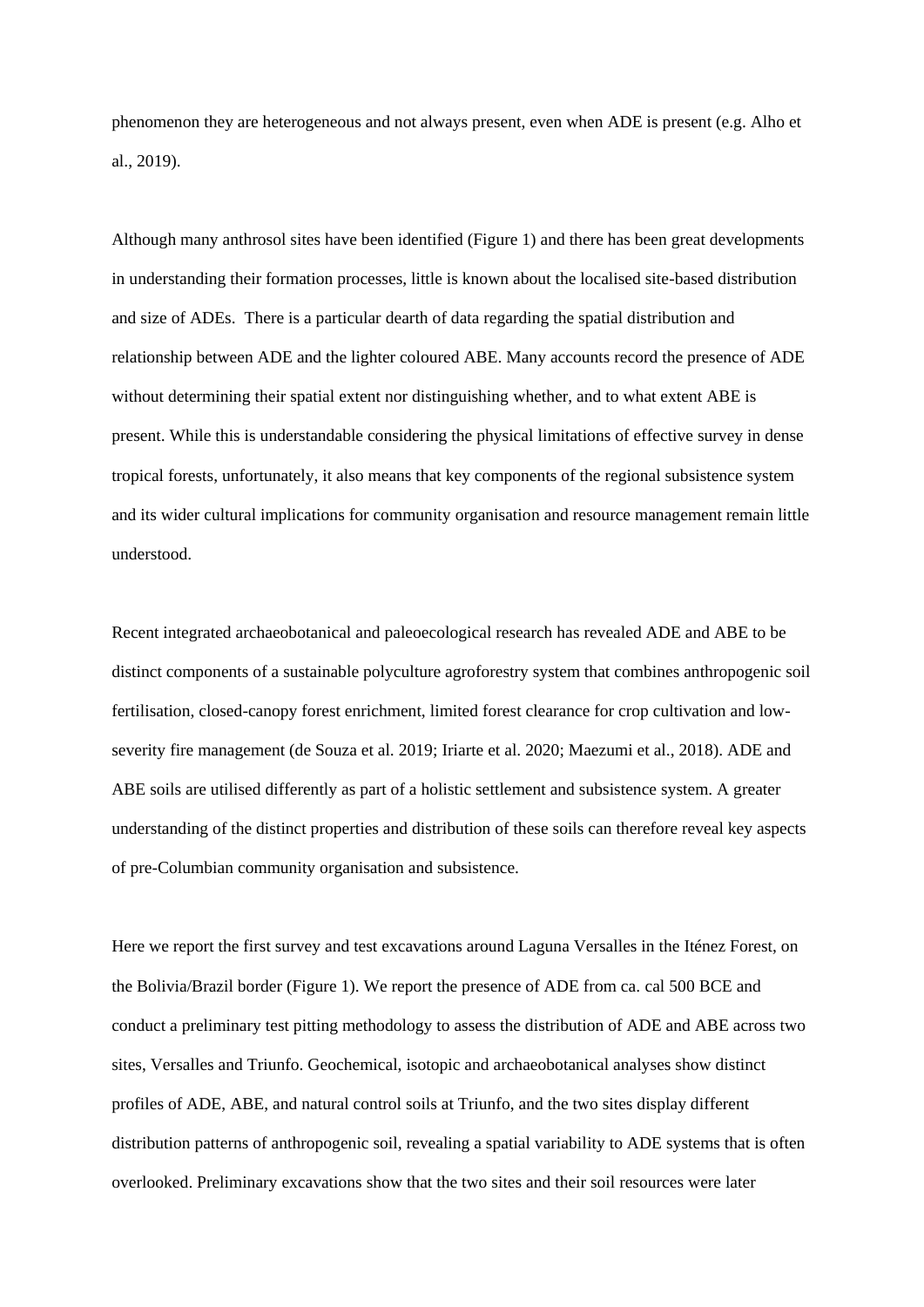enclosed within a bounded and fortified landscape, with post holes inside a ditched boundary earthwork suggesting the addition of a palisade. These data document an unexplored region of Amazonia and provide insight into the creation and spatial heterogeneity of ADE systems with implications for understanding pre-Colombian settlement patterns and resource management practices.

### **2.1 Geographical and Archaeological Context**

The Iténez Forest Reserve (IFR) is a ~5,000 sq. km tract of forest located on the southwestern extent of the Amazon forest, bordered by the savannas of the Llanos de Mojos to the south (Langstroth, 2012; Mayle et al., 2007; Olson et al., 2001). The IFR is located in the northeast of the Bolivian Department of Beni, between the municipalities of Magdalena and Baures of the Iténez Province. The reserve is situated on the Bolivia/Brazil border, which is demarcated by the Iténez River (known as the Guaporé in Brazil). The river is navigable year-round and is currently the major artery for local communities for trade and transport. Today, only a few small communities live around the edges of the forest reserve and much of the forest is largely undisturbed. On the Bolivian bank of the river, the Itonama indigenous community of Versalles, comprising 33 families, is currently only accessible by boat or light aircraft using a grass runway cut into the forest. A gentle slope gives access to the river at the eastern end of the village, with steep banks (3-7 m) along the rest of the river. The modern village is built on a pre-Columbian settlement, evident by pre-Columbian anthrosols, abundant ceramics, and a long, banked ditch, known in the region as a *zanja*. Laguna Versalles, four kilometers southwest of the village, is a 5.7 by 4.4 km closed-basin freshwater lake. The lake is bounded by *terra firme* forest, with a seasonally flooded savanna on the southern side. No archaeological research has been conducted in the interior of the reserve to assess potential pre-Columbian activity.

Along the Iténez River archaeological research has been very limited. Erland von Nordenskiöld opportunistically collected ceramics from the ground surface at a number of locations during boat trips along the Iténez in 1908 and 1909 (Jaimes Betancourt, 2011; Nordenskiöld, 1923, 1924). Excavations by Becker Donner (1956) along the entire Iténez River also collected ceramics. Jaimes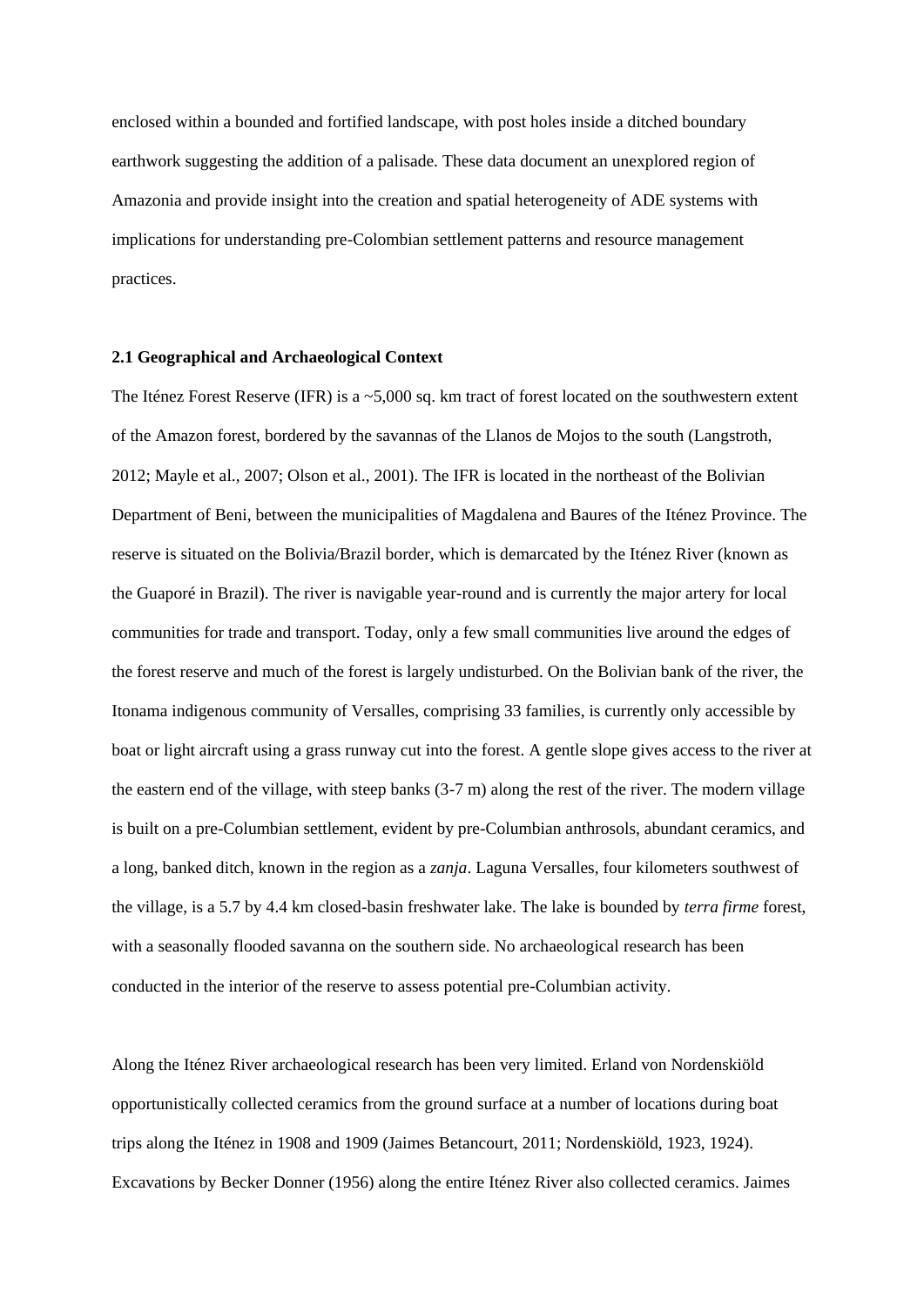Betancourt's museum analysis of the ceramic material identified a large diversity in styles amongst locations, suggesting cultural or temporal heterogeneity.

On the southern boundary of IFR, large-scale excavations and LiDAR data have revealed a system of ditches over an area of approximately  $200 \text{ km}^2$  (Prümers,  $2014$ ; Prümers and Jaimes Betancourt, 2014).The data show that these ditched systems are located on small plateaus overlooking intermittent streams, some of which enclose areas greater than 200 ha on the high banks of major rivers. ADE is limited to the interior of the ring ditches. These sites are part of the Ring Ditch Region cultural area of the northeast sector of the Llanos de Mojos (Lombardo et al., 2011, 2015). Three ceramic phases have been defined for this cultural area based on excavation at the Jasiaquiri site, consisting of the Jasiaquiri Phase (cal CE 350 – 500), Equibeje Phase (cal CE. 500 - 800) and Irobi Phase (cal CE 1200 - 1500) (Prümers and Jaimes Betancourt, 2017, Jaimes Betancourt, 2016). In this region, habitation sites occur as circular ditched enclosures on the non-flooded forest islands that are larger than  $1 \text{ km}^2$ , likely corresponding to the fortified villages described in historical accounts (Eder, [1772] 1985). The ditches exhibit diverse sizes and shapes, including octagons, hexagons, squares, rectangles, "D" shapes, circles and ovals, as well as irregular shapes (Erickson, 2000, 2008, 2009, 2010). Ditched enclosures are often several meters deep, exhibiting steep-sided walls, with some incorporating double ditches. The sites contain shallow ADE components (Hastik et al., 2013) and multiple burials (Prümers, 2014; Prümers et al., 2006). Paleoecological research in this region record the early presence of maize (*Zea mays*) around cal CE 1 and points to anthropogenic burning from ca. 500 cal BCE (Carson et al., 2014). Archaeobotanical analysis suggests maize was an important component of diet at Bella Vista, with manioc (*Manihot esculenta*) also identified (Dickau et al., 2012).

#### **3.1 Methods**

The research team first visited the area in 2016 on a paleoecological expedition to core Laguna Versalles. During the trip the team became aware of the presence of pre-Columbian activity around the lake and Versalles village. An archaeological focused expedition returned in 2017 to undertake a four-week excavation. As an exploratory archaeological project, the research design focused on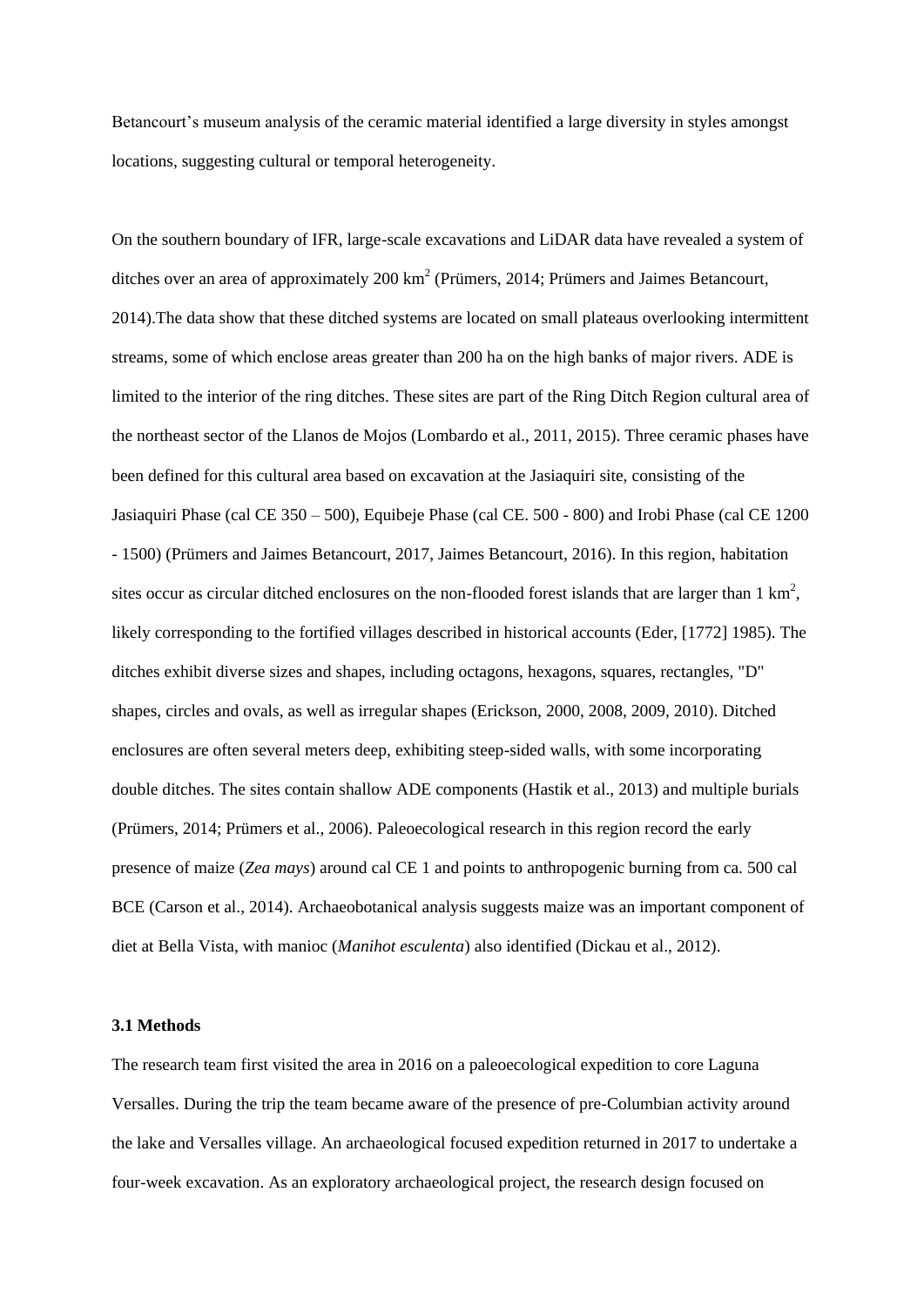preliminary testing to recover basic cultural and chronological information, including survey and test pit excavations. The presence of ADE presented the opportunity to assess the distribution of anthropogenic soils across the sites.

Here we report on survey, test excavations and soil test pits. Archaeological excavations were focused on contexts around the modern village of Versalles and at Triunfo on the southwest shore of Laguna Versalles. Test excavations were conducted in Versalles and Triunfo to establish site chronology, recover cultural material, and assess site formation history. A series of 80 soil profiles were recorded in transects across Versalles (57) and Triunfo (23) to establish the distribution and depth of anthrosols. A post hole digger was used to quickly and efficiently dig to depths of pre-ADE soil. Depths of changes in soil texture and colour were recorded in the field using a Munsell colour chart. Two transects were sampled at Versalles, one running parallel and one perpendicular to the river. One transect running perpendicular from the lake was sampled at Triunfo. Three expanded soil test pits were excavated for archaeobotanical, geochemical and isotopic sampling at Triunfo, representing an ADE, ABE and natural/control. The 50 x 50 cm pits were sampled in 5 cm increments to preanthropogenic soils, or an arbitrary 75 cm depth in the case of the control profile. Soil samples were analysed for a suite of geochemical elements, focusing on fertility indicators. Analysis was conducted by NRM Laboratories, UK. The complete dataset is presented in the SI. Data precision is  $pH \pm 0.2$ , Total C, N  $\pm$  10%, Total metals  $\pm$  15%, Exchangeable metals  $\pm$ 20%, LOI  $\pm$  10%. Each 5 cm bulk sample was also assessed for  $\delta^{13}C$  to assess flora inputs into soil formation. Isotopic analysis was conducted by The Cornell Isotope Laboratory (COIL) on a Thermo Delta V isotope ratio mass spectrometer (IRMS) interfaced to a NC2500 elemental analyser. Repeat analysis of an in-house standard demonstrated a precision of 0.17‰ in  $\delta^{13}C$  (1 S.D.). The organic component of soil retains a signature of the photosynthetic pathway employed by the decomposed vegetation that contribute to its creation. This signature can be isotopically tested, with distinct  $\delta^{13}C$  results for C<sub>3</sub> (tree) versus C<sub>4</sub> (grass, including maize) vegetation cover. Plants following the  $C_3$  pathway have  $\delta^{13}C$  values ranging from -32 to -22‰.  $C_4$  plant  $\delta^{13}C$  values range between -21 and -9‰ (Dümig et al., 2008). Archaeobotanical analysis of the samples (phytolith and macrocharcoal) was conducted following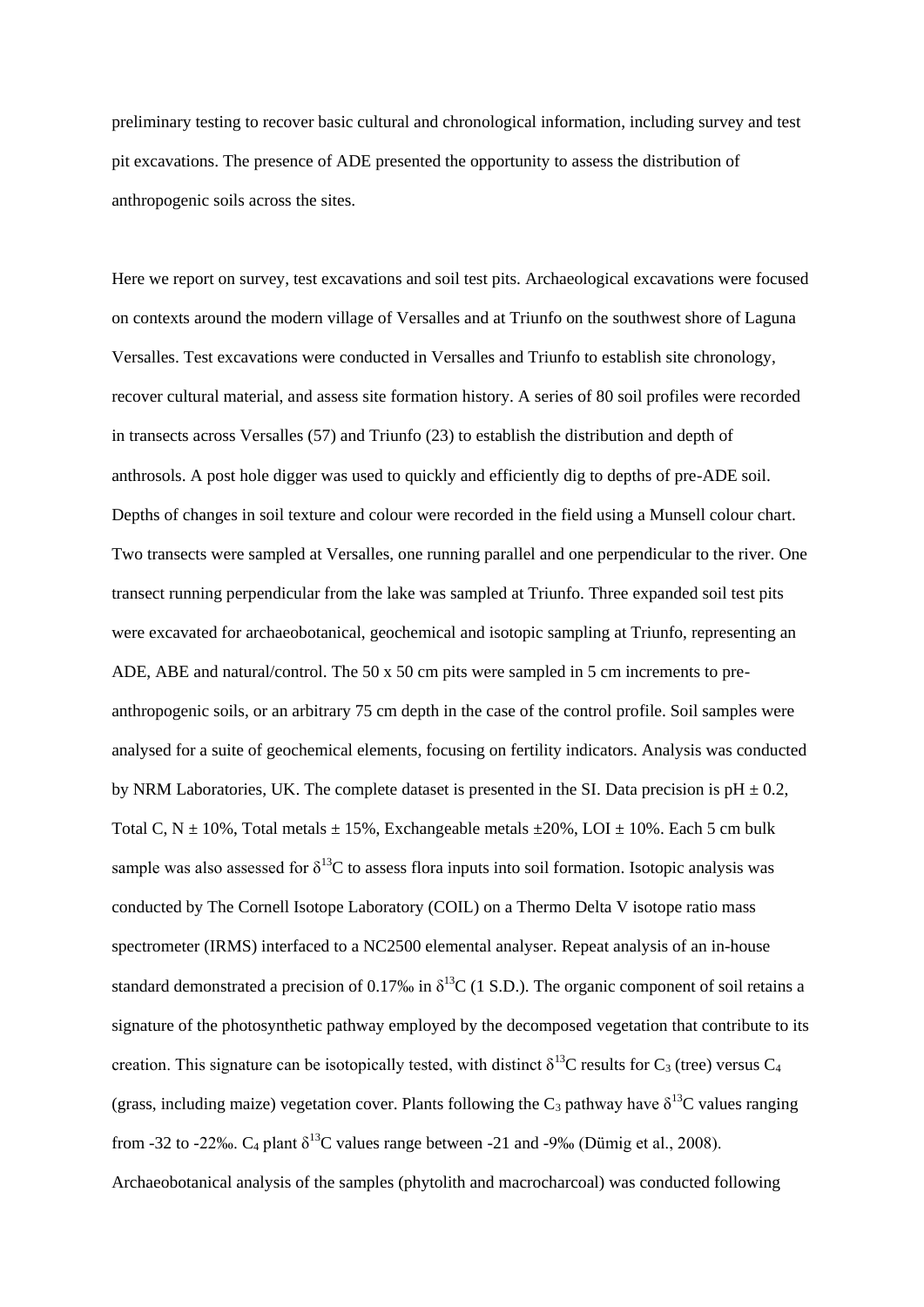standard procedures (see Maezumi et al. 2018). Macrocharcoal was counted as particles/cm<sup>3</sup> samples. Full achaeobotanical analysis is presented elsewhere (Iriarte et al. 2020), with key results discussed here.

#### **4 Results**

### **4.1 Survey**

Survey around Versalles village identified a wide dispersal of surficial ceramics and a range in colour of surface ADE and ABE. The site boundaries are delimited by the river to the north, a low-lying wetland to the east, and a zanja to the west that curves round to the south. The zanja is composed of a ditch with a mounded bank on the village side of the ditch. Away from the river, the 615 m zanja curves around the edge of the ancient settlement, before it diminishes on the south side of the village. Construction of the runway appears to have levelled the terminus of the zanja. A cut through the natural levee by the river on the other side of the runway corresponds to the expected continuation of the feature. The anthropogenically enhanced levee rises ca. 3 m above the river and 1 m above the interior land surface. Within the large gap between the end of the zanja and the wetland to the east, the site boundary is solely marked by the presence of anthropogenic soils.

Pedestrian survey around Laguna Versalles was hampered by thick, scrub forest, making progress slow and reducing visibility at times to just a few meters. The seasonally flooded savanna to the south of the lake was partially flooded and was not surveyed. The eastern side of the lake is also seasonally flooded for 800 m from the lake shore. Three areas of concentrated past activity were identified around the lake. Noria, 1 km to the east beyond the flooded area, displayed ADE soils and surficial ceramics, but was not explored beyond a brief pedestrian survey and a soil test pit to assess the ADE context. Escondido, on the northwest corner of the lake has patches of darker soil and limited ceramics but was not explored further during the limited field season. Triunfo, on the southwest shore of the lake, bordering the seasonally flooded savanna, contains ADEs, a zanja, and an elliptical double ring ditch. There are patches of distinct vegetation at Triunfo, including discreet areas dominated by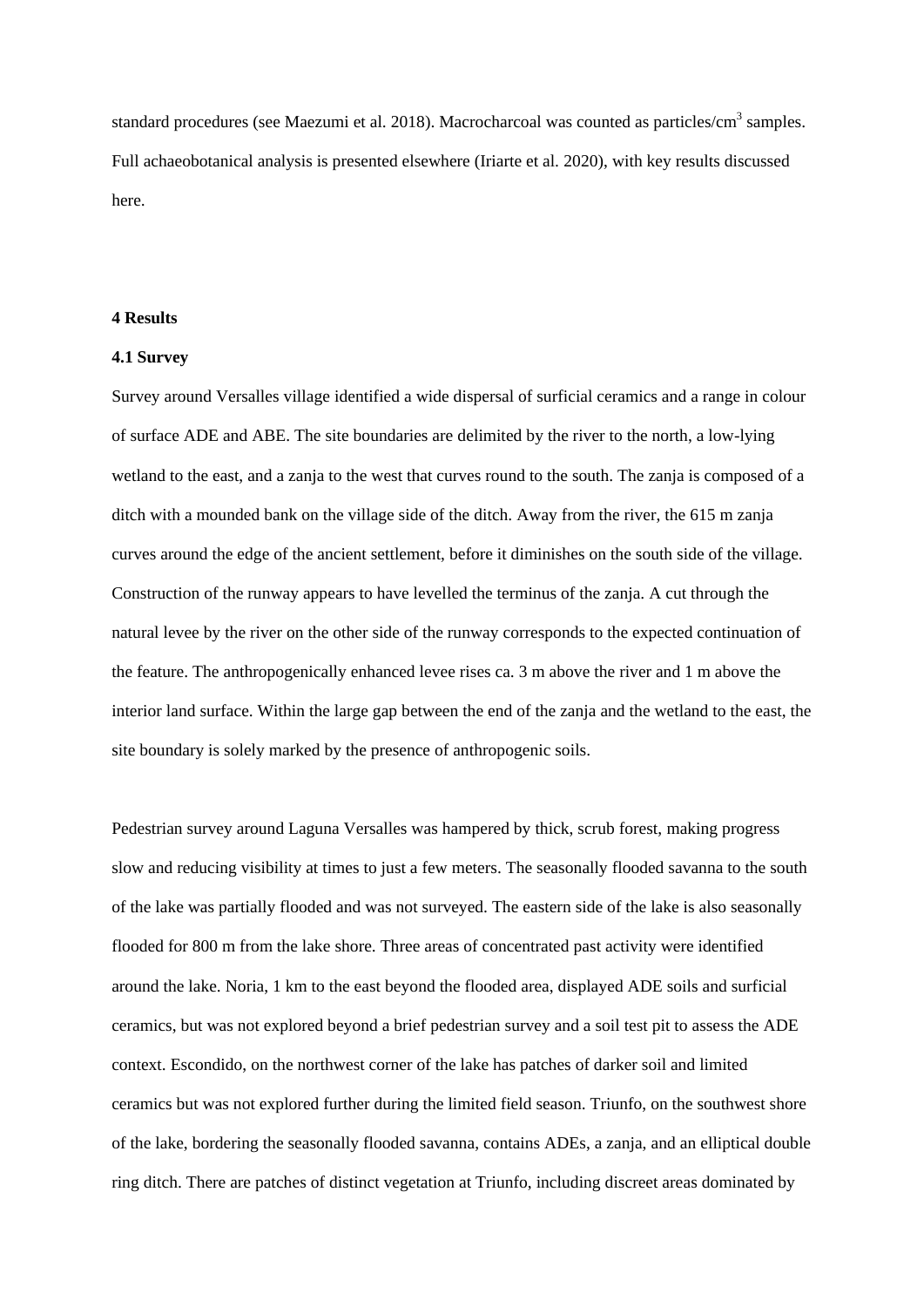Arecaceae (palm; predominantly *Attalea* sp.) and *Theobroma cacao* (chocolate), which in other areas of Amazonia are closely associated with intense past activity (Balée 2013). As with Versalles, the site boundary at Triunfo is marked by natural and archaeological features. Laguna Versalles bounds the east and the seasonally flooded savanna forms the southeastern boundary. A zanja marks the western boundary and a double ring ditch is located at the northern extent of the site. The ring ditch is composed of a concentric elliptical double ditch. The outer ditch measures 185 x 215 m and up to four meters depth. The inner ditch measures 112 x 135 m, and up to 1.5 m depth. There are four entryways to the enclosure, broadly aligned with the cardinal directions. Each entry provides a cut through the inner and outer mounded banks and creates bridges across the two ditches. The interior "plaza" does not include any earthwork architecture.

Assessment of satellite imagery (aerial photography – Google Earth, Zoom Earth- and LANDSAT) shows a distinct colouration and texture to the closed canopy vegetation (Figure 2), which aligns with distribution of archaeological features and anthropogenic soils at Triunfo and Versalles. The zanjas at both Triunfo and Versalles mark the site boundaries and enclose the anthrosols. Noria site also displays the same distinct vegetation pattern, although the spatial extent of the site has not been ground-truthed. Ground survey revealed that the understory vegetation within the site boundaries is particularly dense with extensive lianas and ground cover. Just beyond the site boundary the understory vegetation is more open, with fewer lianas and less understory vegetation.

# **4.2 Excavations**

Excavation in an ABE at Versalles (excavation unit T62) uncovered a cached ceramic dish associated with the establishment of the anthropogenic soil. An AMS date on charcoal associated with the feature dates to 537-265 cal BCE (2380  $\pm$  30<sup>-14</sup>C BP). This occupation timing matches the earliest evidence of humans around the southern edge of Iténez as evidenced by anthropogenic burning (Carson et al. 2015). A trench excavation across the profile of the zanja at Versalles revealed two construction phases (Figure 3). Two post holes were discovered on the western side of the ditch interior (away from the site core), associated with the second construction phase. Charcoal from the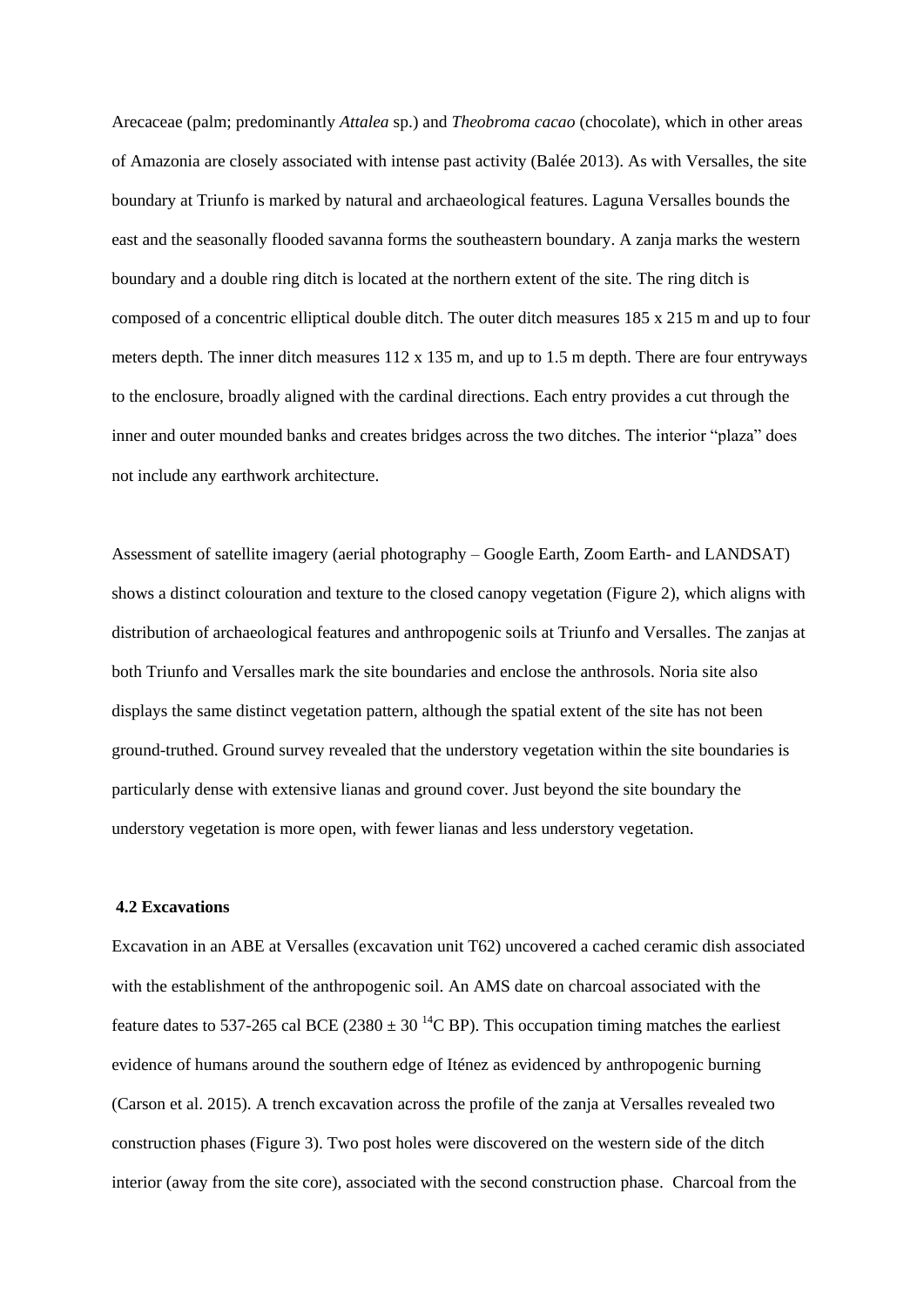base of the earliest ditch cut provided a date of cal CE 1298-1399 (660  $\pm$  30<sup>14</sup>C BP), with the second construction phase (and post holes) dating to cal CE 1628-1803 (260  $\pm$  30<sup>-14</sup>C BP). Test excavations in the interior of the double ring ditch at Triunfo reveal the presence of black ADE. Charcoal from fill material in the earliest phase dates to cal CE 1454-1626 (400  $\pm$  30<sup>-14</sup>C BP).

## **4.3 Soil Test Pits**

The difference in the distribution of anthropogenic soils at Triunfo and Versalles demonstrate a spatial heterogeneity of ADE systems. At Versalles, the soil profiles transition back and forth between ADE and ABE across both transects (Figure 4). The distribution of ADE at Triunfo follows a more linear gradient (Figure 5). The darkest ADE are closest to the lake, transitioning to lighter brown ABE further inland, before natural soil profiles are encountered close to and beyond the bounding zanja. Carbon dating of the humin fraction from bulk soil at 95-100 cm, marking the start of ADE at Triunfo, provides a date of 385-207 cal BCE (2270  $\pm$  30<sup>14</sup>C BP). The ADE at Versalles is estimated to cover 8 ha in total, encompassed within 62 ha of ABE. In contrast to Versalles, ADE covering an estimated 30 ha, extends over 400 m from the lakeshore at Triunfo, transitioning to 100 ha of lighter brown ABE up to the bounding zanja ditch.

## **4.4 Geochemistry**

The soil test pits selected for geochemical, isotopic and archaeobotanical analysis (Figure 6) were sampled to depths of 75 cm in the control (202 cal BCE – CE 15 [2120  $\pm$  30<sup>14</sup>C BP]), 75 cm in the ABE (cal BCE 1527-1323 [3220  $\pm$  30<sup>-14</sup>C BP]), and 110 cm in the ADE. AMS dates of the humin component of soil in the ADE were obtained from 70-75 cm (cal CE 140-356 [1820  $\pm$  30<sup>-14</sup>C BP]), 45-50 cm (cal CE 684-881 [1280  $\pm$  30<sup>-14</sup>C BP]) and 10-15 cm (cal CE 1803- [140  $\pm$  30<sup>-14</sup>C BP]). The control is characterised by a mix of sandy loam, loamy sand, and sandy clay loam (see supplementary information for full dataset). The ABE generally transitions from a sandy loam to a loamy sand. The ADE transitions from a sandy loam to a sandy clay loam. Geochemical analysis of the Triunfo ADE agrees with findings for ADE reported across Amazonia, showing less acidity, increased fertility and a higher ability to hold nutrients (Arroyo-Kalin et al., 2008; Costa and Kern, 2013; Glaser, 2007;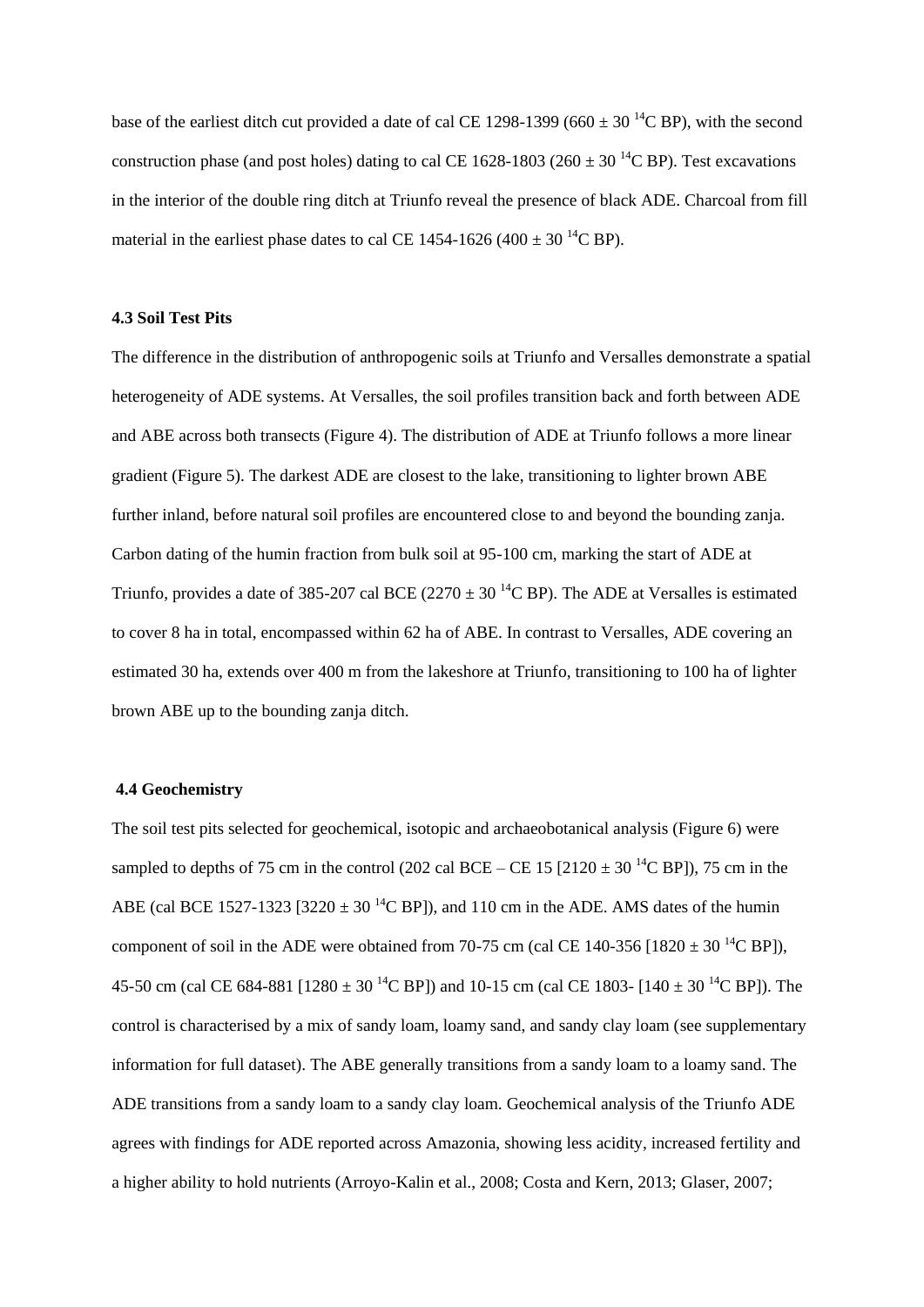Glaser and Birk 2012; Glaser et al., 2001; Lehmann et al., 2003; Sombroek, 1966; Woods and McCann, 1999). Within the ADE pH ranges between 6.1 and 6.8. In the ABE pH ranges between 4.8 and 6.1. The control pH ranges from 3.8 to 4.8. Elevated pH levels elsewhere have been attributed to the contributions of charcoal and ash (Woods and McCann, 1999). Commonly reported elements, including P, N, Ca, Mg, and Zn are up to 130x higher in the ADE than the control profile. The ABE profile shows elevated fertility indicators, but to a far lesser degree than the ADE. The general trend shows a rapid and continued increase of geochemical values in the ADE from the lower to upper profile as the anthrosol is developed. A more gradual increase occurs in the ABE. The control displays minimal geochemical variability throughout its profile. The top 10 cm, encompassing the modern humus and extensive root disturbance, is enriched in most elements in each profile. These values are excluded in the following report and discussion as they more closely reflect modern vegetation and atmospheric inputs, rather than factors controlling pre-Columbian pedogenesis.

Total Nitrogen, Copper, Zinc, Barium, Calcium, Magnesium, Manganese, Phosphorus, Potassium, Carbon, Strontium, as well as exchangeable Calcium, exchangeable Magnesium, and Cation Exchange Capacity all show elevated values in the anthropogenic soils compared to the control. Cation Exchange Capacity, measuring the capacity to hold nutrients and prevent nutrient leaching, records an increase from 4.7 to 17.7 meq/100g in the ADE, 3.8 to 7 meq/100g in the ABE, and 3.2 to 4.4 meq/100g in the control. Total N ranges between 0.04 to 0.07 mg/kg in the control sample. Total N in the ADE and ABE profiles rise from 0.03 to 0.23 mg/kg, and 0.03 to 0.13 mg/kg, respectively, as the anthropogenic soils develop. Total P ranges are, 88 to 163 mg/kg in the control, 236 to 377 mg/kg in the ABE, and 478 to 2835 mg/kg in the ADE. The highest total P values of the ADE are 17 times that of the control. As an essential plant nutrient, the relatively low increase of Total P in the ABE compared to the ADE is of particular interest and is potentially indicative of the land use and demand for high fertility in each soil system.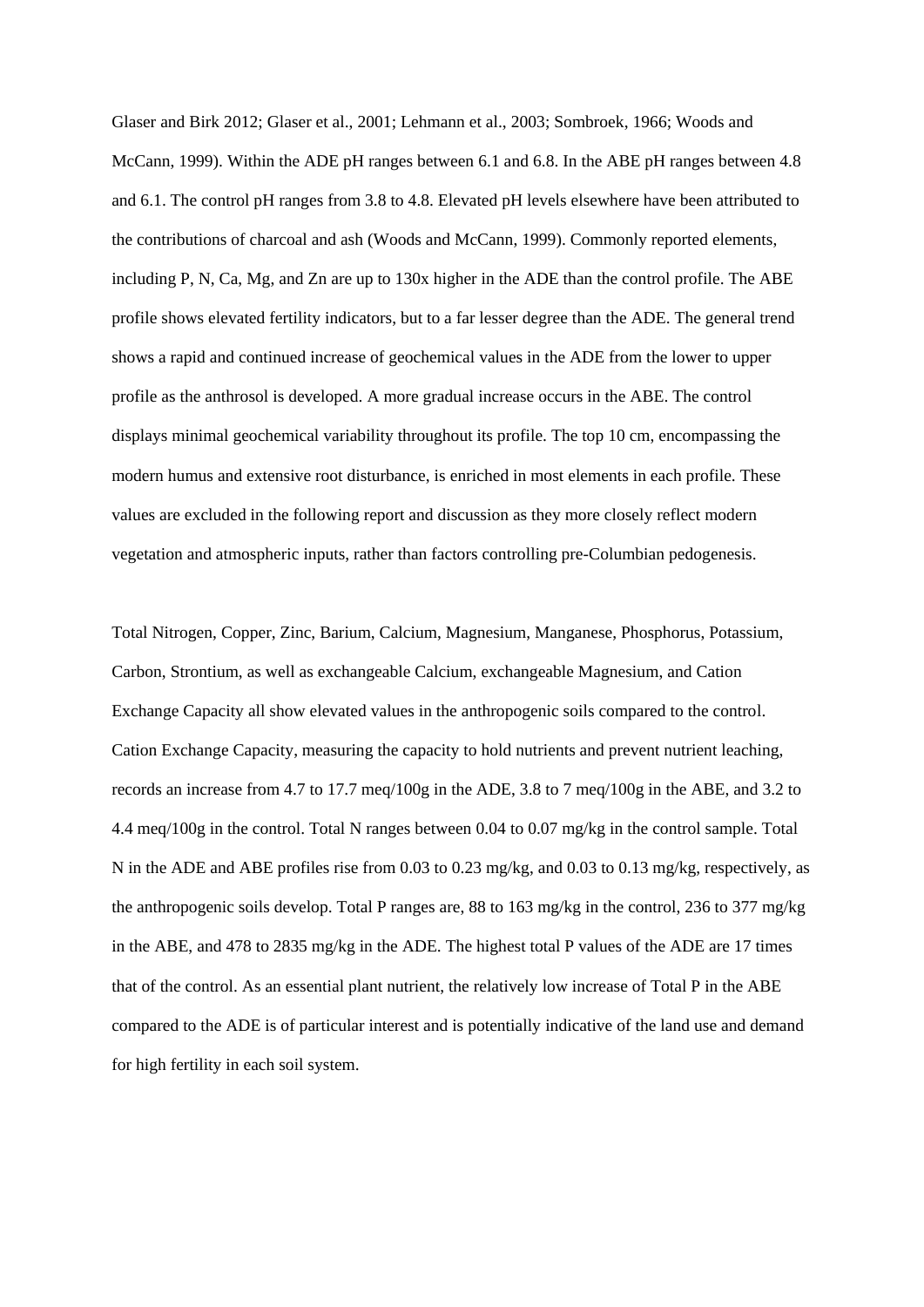While most of the elevated elements in the anthropogenic soils display continuous increases throughout the profile, select elements reach a plateau or begin to decline in the upper 30 cm, likely reflecting the loss or change of anthropogenic inputs on the post-abandonment landscape. Total P in the ADE rises from 478 to a peak of 2835 mg/kg at 22.5 cm depth, before values begin to fall. Copper reaches a peak of 15.5 mg/kg at 32.5 cm before levelling off in the upper profile to a mean of 14 mg/kg. Potassium rises from 60 mg/kg in the pre-ADE levels of the profile to a peak of 209 mg/kg at 17.5 cm, before dropping to a mean of 168 mg/kg in the upper strata. Manganese and Barium only see drops in the upper 5 and 10 cm, respectively, suggesting these elements are not entering the soil through the breakdown of new organic matter (humus).

The ADE has lower concentration of organic matter than the ABE and control profiles. LOI results range between 2.7 and 6.8 % w/w in the ADE, compared to 8.1 to 9.9 % w/w in the control profile. The highest organic matter content is found in the ABE, with a range of 8.0 to 12.2 % w/w. Reported soil analysis from sites in Brazil also document higher concentrations of organic matter in ABE over ADE (Woods and McCann, 1999). Woods and McCann (2009) conclude that ABE lacks inputs from habitation waste, but benefits from long-term soil management practices, likely including mulching and burning.

Total Sodium values are slightly lower in the ADE (mean  $= 12.22$  mg/kg) compared to the ABE (mean = 18.19 mg/kg) and the control (mean =  $16.64$  mg/kg) profiles. Elsewhere Sodium has been noted as having elevated values in ADE (Glaser et al. 2001; McCann et al., 2001; Paz-Rivera and Putz, 2009; Smith, 1980; Woods et al., 2000). Iron and Aluminium are also depleted in the ADE compared to the control and ABE profile. Values are relatively stable throughout each profile with mean values of Fe,  $ADE = 8778$  mg/kg,  $ABE = 43156$  mg/kg, and control = 40313 mg/kg, and Al values of,  $ADE = 25782$  mg/kg,  $ABE = 72766$  mg/kg, and control = 71863 mg/kg. These values perhaps reflect a leaching of the underlying soil closest to the lake, with no new inputs from anthropogenic activity.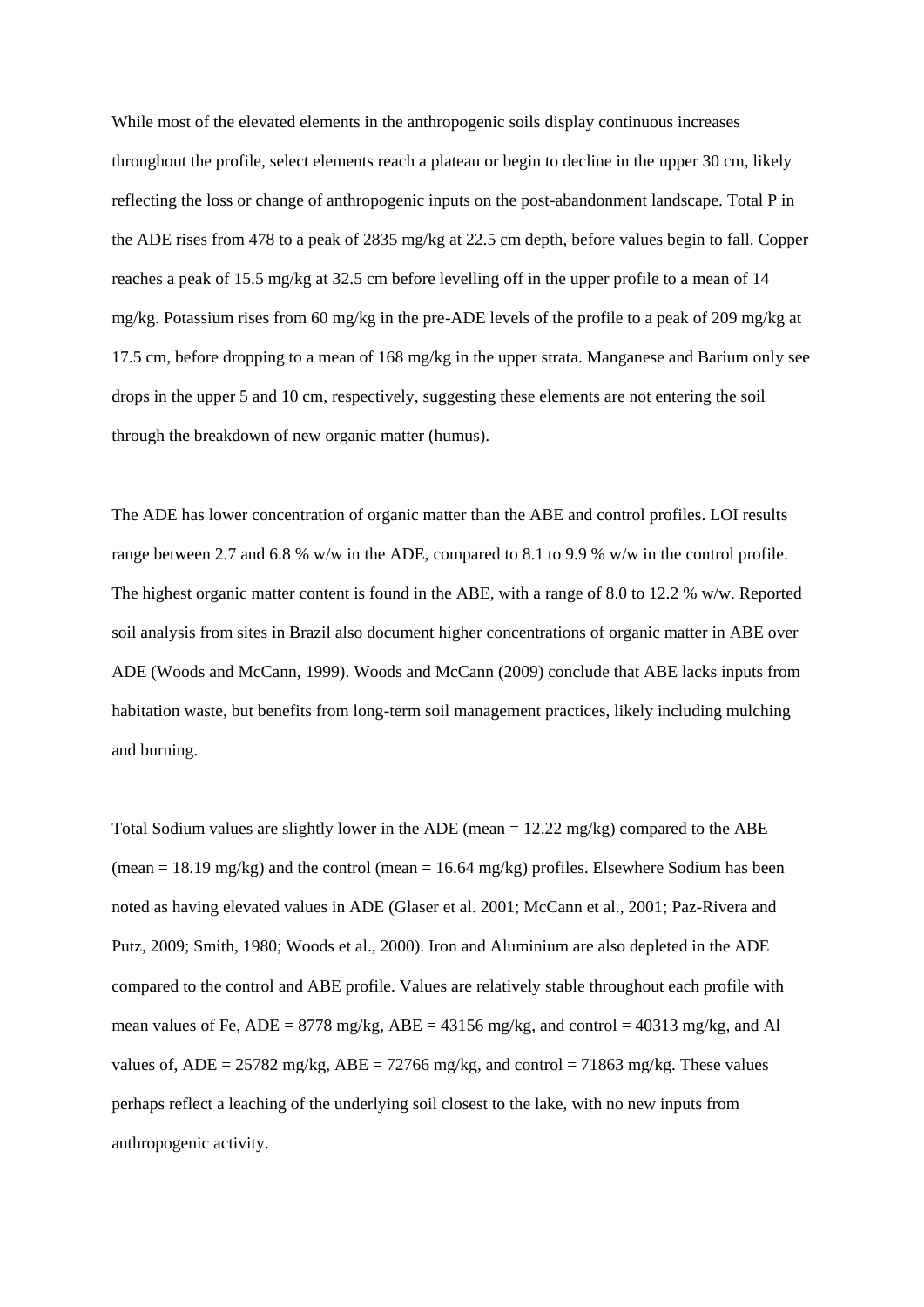#### **4.5 Isotopes**

Isotopic analysis of bulk soil throughout the three profiles is characterised by a  $C_3$  signal (Figure 6). ADE reports a mean  $\delta^{13}$ C of –23.9‰, ABE has a mean of –24.12‰, and the control has a mean of – 25.79‰. The results suggest each location largely maintained canopy cover throughout its history. In all cases the upper stratigraphy (0-15 cm) shows a stronger  $C_3$  signal (more negative). This likely reflects both an increase in post-abandonment arboreal cover, as well as reflecting changes in atmospheric carbon. Removing the top 15 cm, the mean  $\delta^{13}$ C for ADE = -23.51, ABE = -23.30, and control = -25.29. The control location has a stronger  $C_3$  signal, suggesting there was a relative increase in  $C_4$  inputs into the onsite profiles. The ABE profile displays the highest  $C_4$  inputs, range =  $\delta$ 13C -21.72 to -23.24, mean  $\delta$ 13C = -22.34 between 75 - 35 cm.

# **4.6 Archaeobotany**

The three soil profiles (ADE, ABE, control) at Triunfo (Figure 7) are dominated by arboreal phytoliths, representing closed canopy forest (Iriarte et al. 2020). Arboreal phytoliths constitute >50% phytoliths in both the ADE and ABE. In nearby regions of Bolivia, Dickau et al. (2013) have indicated that the minimum percentage of canopy cover phytoliths to represent a closed canopy (the sum of arboreal and palm phytoliths) is 35%. The ADE has a mean of 76.9% arboreal phytoliths, ABE has a mean of 76.36%, and the control has a mean of 95%.

Anthropogenic soils begin at 95-100 cm in the ADE and 50-55 cm in the ABE. Both manioc and maize appear prior to the development of anthropogenic soil in both profiles. Manioc is present in the lowest samples in the ADE and ABE profiles at 105-110 cm and 70-75 cm depth, respectively. Maize first appears at 100-105 cm in the ADE and at 60-65 cm in the ABE. Both crops appear consistently throughout the ADE profiles. Out of 20 samples from ADE soil (excluding two pre-ADE formation samples), manioc is present in 12 samples and maize in 13. Both manioc and maize co-occur in nine samples. In the ABE profile crops are sparser, with a much lower ubiquity. From the eleven samples of ABE soil (excluding the four samples prior to ABE formation), manioc is present in six samples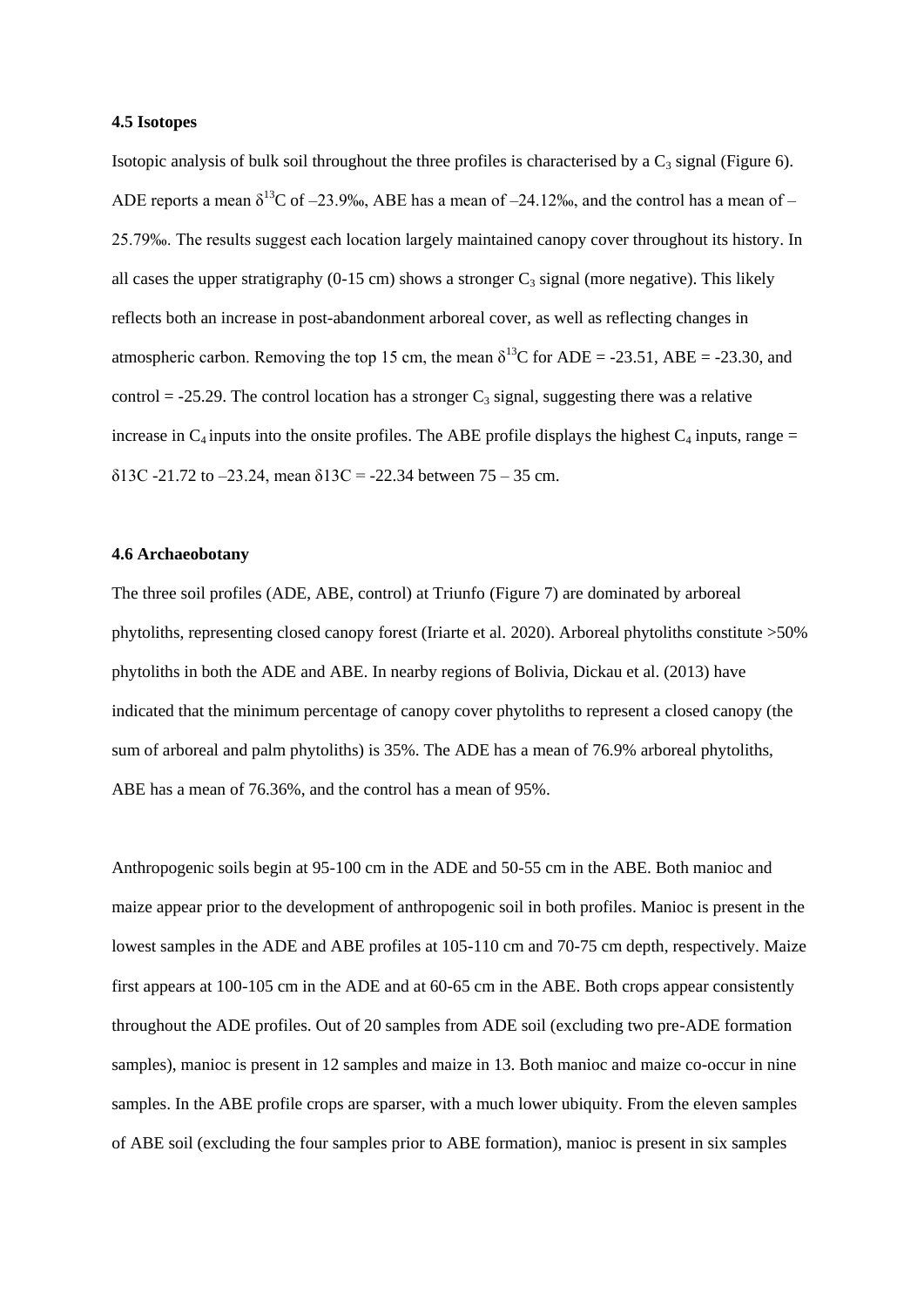and maize appears in only three samples. Manioc phytoliths were also present in the control profile at 50-55 cm and 65-70 cm.

Fragments of macrocharcoal (particles/cm<sup>3</sup>) (Figure 7) were counted in each of the soil samples taken from the three soil test pits. In the ABE and ADE the charcoal fragments show an increase in the anthropogenic soils in comparison to the control. The average count in the ABE profile prior to anthrosol formation (55-75 cm) is 74 particles/cm<sup>3</sup>, rising to 101 particles/cm<sup>3</sup> in the anthrosol. The pre-anthrosol samples (100-110 cm) in the ADE have an average of 18 particles/cm<sup>3</sup>, rising to an average of 122 particles/ $\text{cm}^3$  in the anthropogenic samples. There is an average of 55 charcoal particles/ $\text{cm}^3$  in the control profile.

# **5 Discussion**

## **5.1 Soil Characteristics**

Soil chemistry shows distinct differences between ADE and ABE, largely in line with other studies in the Amazon (Paz-Rivera and Putz, 2009; Sombroek, 1966; Woods and McCann, 1999). Anthropogenic soil is enriched in comparison to the control profile, with the ADE concentrations of P, Ca, Mg, K, and Zn, many times that of both the ABE and the control. While ABE is enriched in comparison to the control, actual values and the rate of increase is far lower than that of the ADE. The results confirm two distinct, concurrent processes were in effect in the creation of the two broad soil types, highlighting the need to assess both soil types within subsistence discussions. The higher concentration of organic matter in the ABE compared to the ADE, coupled with lower concentrations of elements such as P, Ca, and Mg, are consistent with the hypothesis that ADE incorporates domestic waste, while ABE results from long-term soil enrichment through activities such as burning and mulching (e.g., Arroyo-Kalin, 2010; Costa et al., 2013; Schmidt, 2013; Woods and McCann, 1999).

The phytolith results when combined with the geochemistry and isotopes further build a picture of spatially organised resource management, consumption and discard. Phytoliths provide a highly localised signal  $\left($ <2m<sup>2</sup> $\right)$ , as such, each profile represents *in situ* deposition from the plant's location of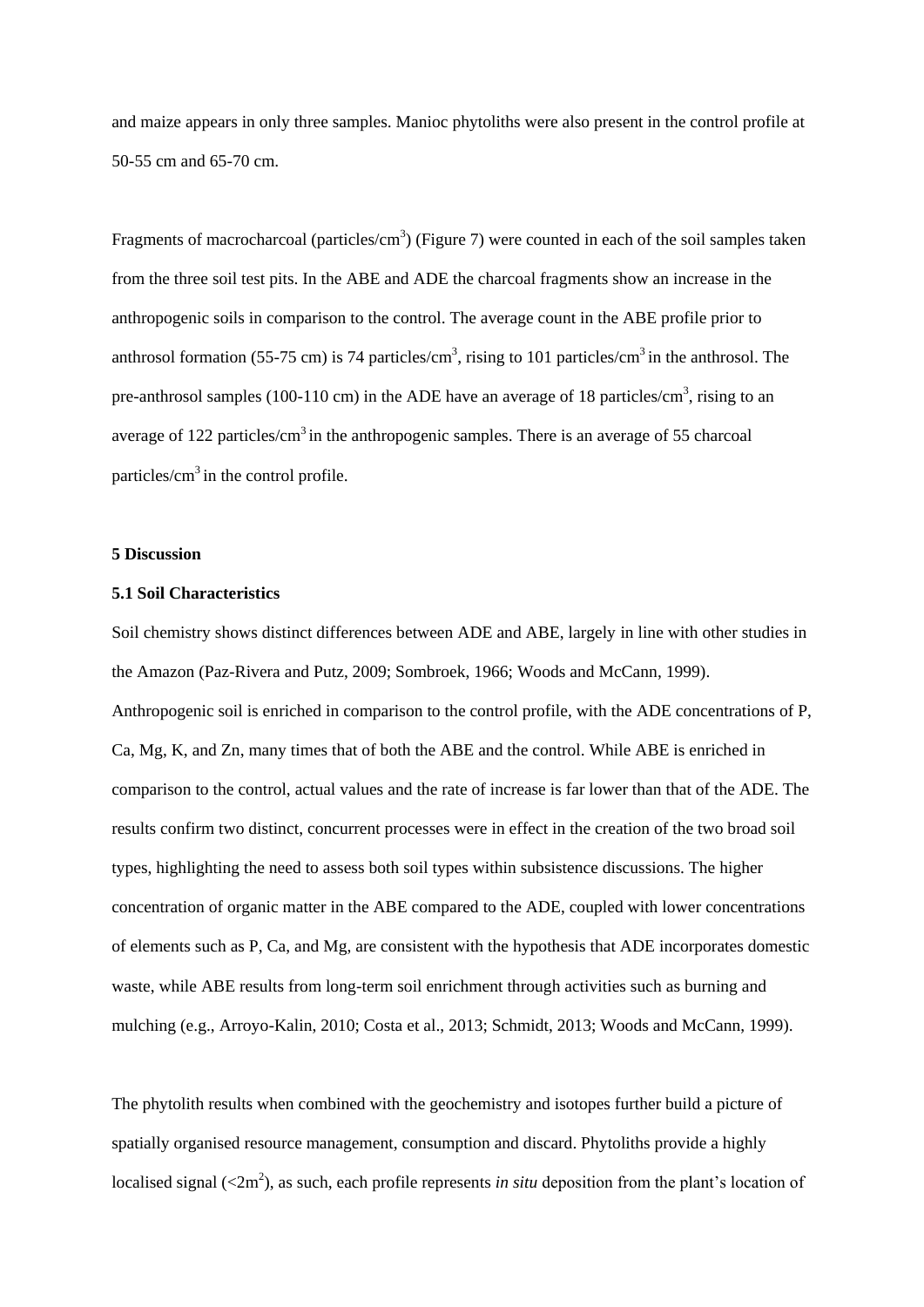growth or discard. The phytolith and isotopic results characterise the three locations as maintaining canopy cover. The control shows 95% arboreal phytoliths, representing a closed-canopy forest throughout its ca. 2200-year history. There are increased grass inputs in the ADE and ABE locations, relative to the control, which reflects on site small clearances for habitation and crop cultivation, whereas the offsite forest was left intact (potential change in composition and enrichment of species is at present undetermined). The presence of crop phytoliths of maize (16/21 samples) and manioc (14/21 samples) in the ADE soil profile, complimented by the high values of Total P, Ca, and Mg, is reflective of a concentrated accumulation of waste from food production and consumption. The lower ubiquity of crop phytoliths through the ABE profile (maize in 5/15 samples and manioc in 8/15 samples), coupled with the geochemistry that supports soil management practices and a higher proportion of  $C_4$  inputs, is representative of patches of crop cultivation. The absence of maize and manioc crop phytoliths in five samples from the ABE potentially reflects fallow periods. Despite the higher ubiquity of maize in the ADE compared to the ABE, the lower contribution of  $C_4$  inputs suggests maize cultivation was not a major contributor to ADE soil formation, whereas the presence of maize phytoliths in the pre-anthropogenic depths of the ABE, likely reflect the location of cultivation, with substantial  $C_4$  inputs into soil formation. The integrated archaeobotanical, isotopic and geochemical data further emphasis the distinct activities associated with each soil type as part of overall settlement organisation.

As expected for domestic midden material including food production fires, the highest amount of soil charcoal is in the ADE. The high charcoal counts in the ABE (average  $= 101$  particles/cm<sup>3</sup>) compared to the control (average  $= 55$  particles/cm<sup>3</sup>), demonstrates that fire was used in the crop cultivation areas, likely to clear patches, control weeds, and release nitrogen. Interestingly, the pre-anthrosol levels of the ABE show a relatively high charcoal count (average  $= 74$  particles/cm<sup>3</sup>) in comparison to the pre-anthrosol ADE profile (average  $= 18$  particles/cm<sup>3</sup>) and across the control profile (average  $=$ 55 particles/ $\text{cm}^3$ ). Manioc and maize phytoliths are present in these early samples, suggesting the use of fire in land clearance for the initial crop cultivation, but this fire alone did not lead to the creation of ABE soils.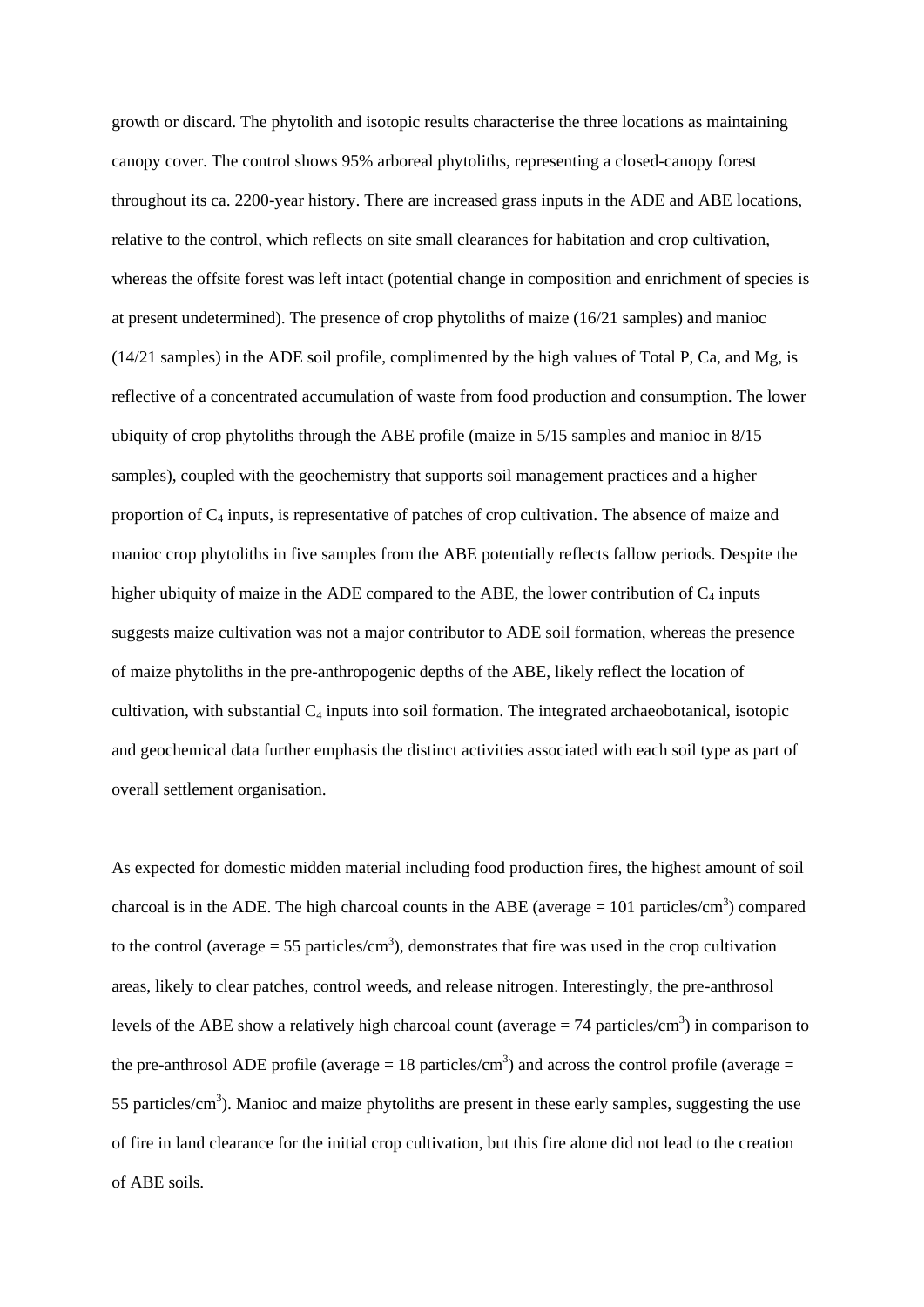### **5.2 Soil Distribution**

Anthropogenic soils at Triunfo and Versalles demonstrate a spatial heterogeneity of ADE systems that reveal different approaches to settlement organisation and resource management. Patches of ADE at Versalles are separated by ABE buffers within the site boundary. Each homestead is surrounded by managed forest and agricultural plots. In contrast, all settlement activity was concentrated toward the lake at Triunfo, with forest management and agricultural activity separated from the habitation zone. Closer scrutiny of soil distribution and the distinction between ADE and ABE can thus be a useful line of evidence for understanding internal settlement patterns and resource management.

Both Triunfo and Versalles are located adjacent to water bodies. Intra-site distribution of soils further reveals the importance of water access. In both cases, domestic areas, represented by ADE, are in close proximity to the water. Although the Versalles distribution is more disperse, the settlement is elongated parallel to the river, while Triunfo concentrates ADE toward the lakeshore. While perhaps unsurprising that ease of access to permanent water influenced settlement organisation, direct evidence can be difficult to detect in sites with perishable architecture. Across Amazonia, ADE systems have predominately been found in strategically advantageous topographic positions on nonflooded lands (*terra firme*) (Kern et al., 2003), including plateaus and terraces overlooking rivers and streams (Denevan, 1996; Heckenberger et al., 2008; Kern et al., 2003; Levis et al.; 2014; Schaan, 2012; Stenborg et al., 2012). However, mounting evidence also shows the presence of ADE sites in interfluvial areas (de Souza, 2018; Franco-Moraes, 2019; Gonda, 2018; Heckenberger et al., 2008; Levis et al., 2012, 2017; Paz-Rivera and Putz, 2009; Schaan, 2012), highlighting the need for more research into the broad distribution of anthrosols in conjunction with intra-site patterning of ADE and ABE.

Although scant, existing reports documenting the size of both ADE and ABE show a range in spatial extent. In Para State, Brazil, Woods (2009) reports a 200 ha ADE with a surrounding ABE covering 1000 ha at Belterra, while Costa et al. (2013) document a smaller complex of two ADEs, measuring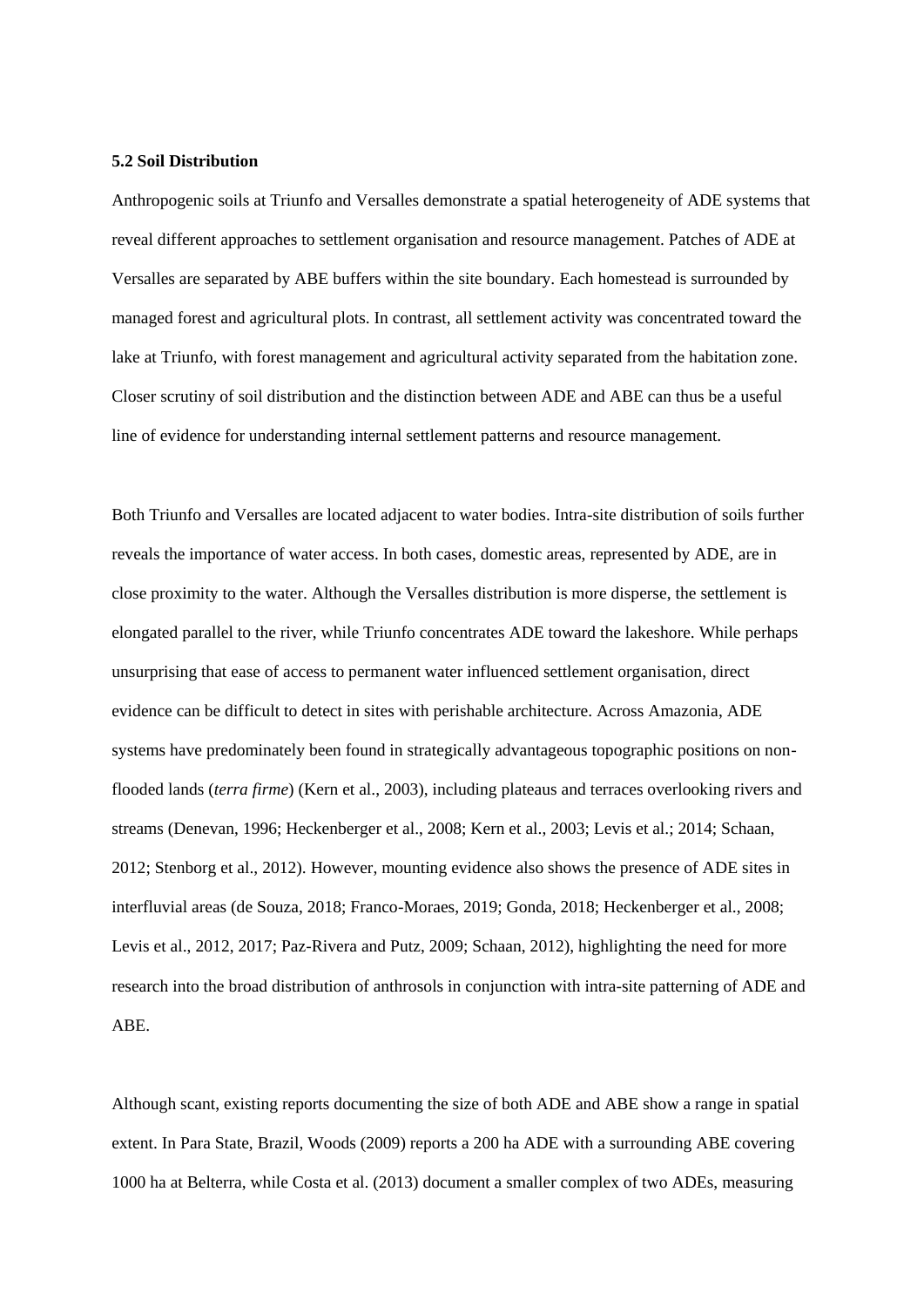28 and 29 ha, surrounded by 300 ha of ABE at Juruti. The Oitavo Bec site (Woods and McCann, 1999), also in Para, is more similar to the Versalles distribution, with ADE zones embedded within 120 ha of ABE. Along the Madeira River, Brazil, multiple modern communities continue to grow crops on ADE sites, ranging in size from 14 to 50 ha (Fraser 2010; Fraser et al., 2009). While these measurements do not discriminate ABE from ADE, Fraser et al. (2009) do document the smallest ADE site, Agau Azul, consisting of 4 ha of ADE surrounded by 10 ha of ABE. A similarly smaller ADE complex is recorded in the Colombian Amazon, on the Araracuara Plateau, where 20 ha of ABE surround 6 ha of ADE (Myers, 2004). Paz-Rivera and Putz (2009) undertook a systematic survey of anthropogenic soils at La Chonta, Bolivia. In an area of 216 ha, they encountered nine patches of ADE and three patches of ABE. ADE patches varied in size and shape between 0.3 to 10 ha. Specific areas within the ADE had higher concentrations of charcoal and ceramics, which likely reflect the location of kitchen middens. ABE patches surrounded the ADE, covering 0.3 - 1.0 ha. The La Chonta example stands out in that the ABE is relatively small compared to the ADE, unlike other reported contexts in which the surrounding ABE is far larger than the associated ADE. The lack of detailed studies of ABE limits conclusive discussion, but the variety of results do demonstrate the variability of these non-standardised systems.

Spatial heterogeneity is further complicated by the temporal dimension. Population growth and decline, changing land use patterns, repurposed resources, fallow periods, and so forth, are beyond the resolution of most data sets. Although, the test pitting undertaken does provide a degree of relative chronology, a far more intensive and extensive archaeobotanical and geochemical testing strategy is required to elucidate more nuanced temporal changes to community settlement and resource management through time.

## **5.3 Subsistence Practices**

The identification of a polyculture agroforestry practice (Maezumi et al., 2018), suggests ABE locations were composed of managed forest, orchards and small-scale crop plantations. Analysis of ABE at the Lago Grande site conducted by Arroyo-Kalin (2010) identifies probable management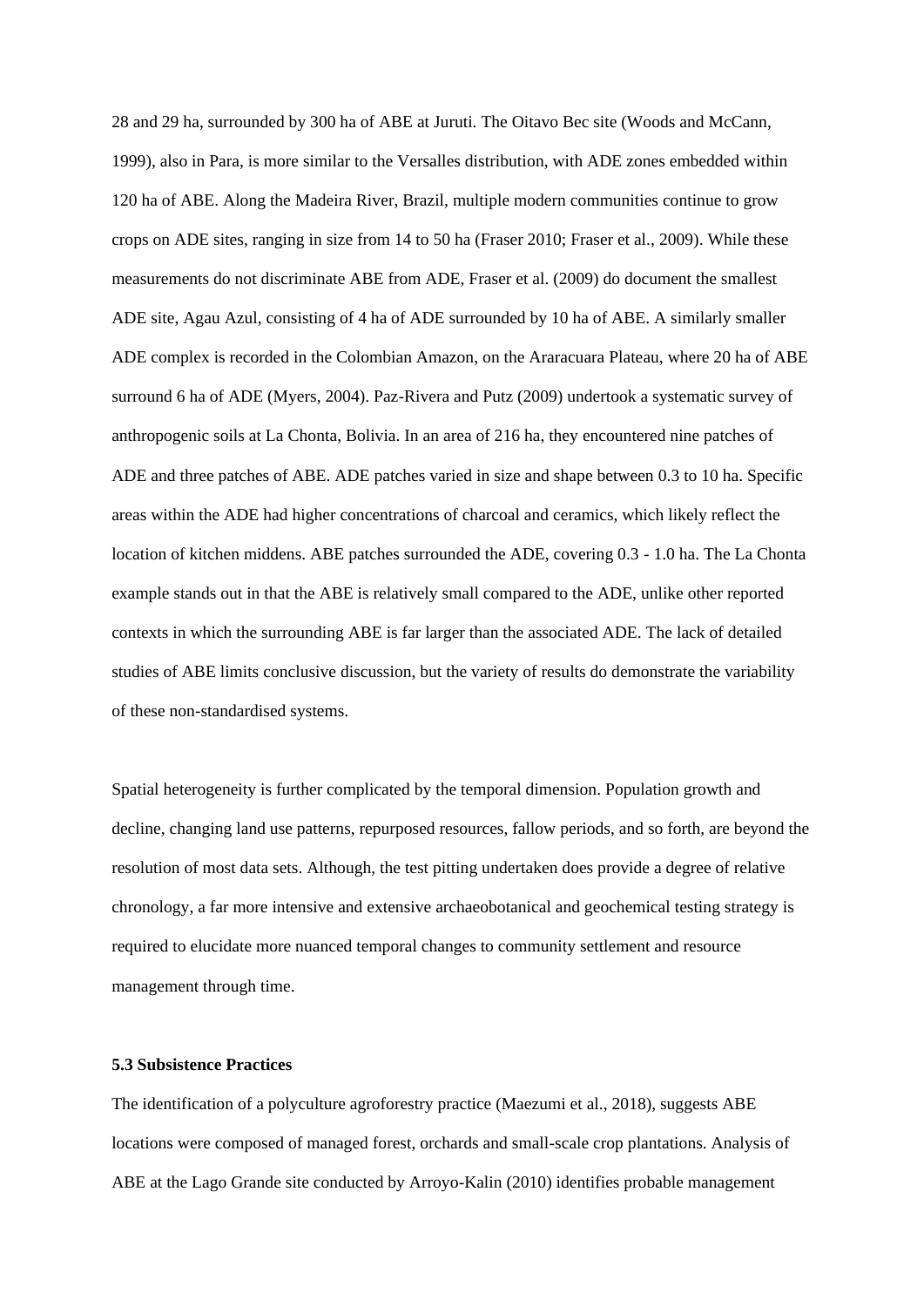practices involving near-surface, in-situ burning of organic matter and scraping, raking or churning of cultivation soils. Elevated levels of magnetic susceptibility of ABEs indicates that iron in the soil became magnetised through *in situ* heating, suggesting near-surface burning of organic matter (Arroyo-Kalin, 2014) and Costa et al. (2013) show that ABE locations exhibit signs of successive burning of organic matter and transformation of minerals (maghemite to goethite). Mora (2003) notes that brown anthrosols can be present within settlement areas and ethnographic data from the Xingu document a mosaic of soils across plazas, houses, and domestic work and discard locations (Hecht, 2003; Heckenberger et al., 1999). Further investigations on settlement organisation found a relationship between midden locations and ADE sites in Central Amazon, Upper Xingu, and eastern Amazon, indicating a strong relationship between anthropogenic soil formation and human activity (Schmidt et al., 2014). Arroyo-Kalin (2014) suggests there are different types of ABE, including areas within settlements with less overall enrichment and areas beyond settlements where material signatures are consistent with reconstructed pre-Columbian practices of cultivation. The presence of post holes, distinct occupation surfaces and a cached ceramic in an ABE context at Versalles (T62) corroborates these interpretations suggesting non-agricultural activity for some ABE locations.

A nuance that requires further exploration, but cannot be answered with the data presented here, is whether and to what degree ADEs were used in food production as home gardens. The dark ADE are what are most sought after by modern farmers for their elevated, and persistent fertility (e.g. see Woods and McCann, 1999 for examples). However, the general model suggests ancient food production was focused in the ABE, with the increased fertility of the ADE an unintentional byproduct of domestic waste. Home gardens can be difficult to detect archaeologically, but there are numerous ethnographic examples of herbs, fruiting trees, and small crop patches being tended within the domestic sphere on ADE. The modern Versalles village utilises the legacy mosaic of ADE and ABE patches for both home-garden and more intensive crop cultivation. Anthropological research conducted with the community assisted the documentation of cultural and environmental resources of the village (Diagnóstico y plan de la Comunidad de Versalles, 2019), including the presence and use of anthrosols for subsistence, and resulted in the publishing of bilingual websites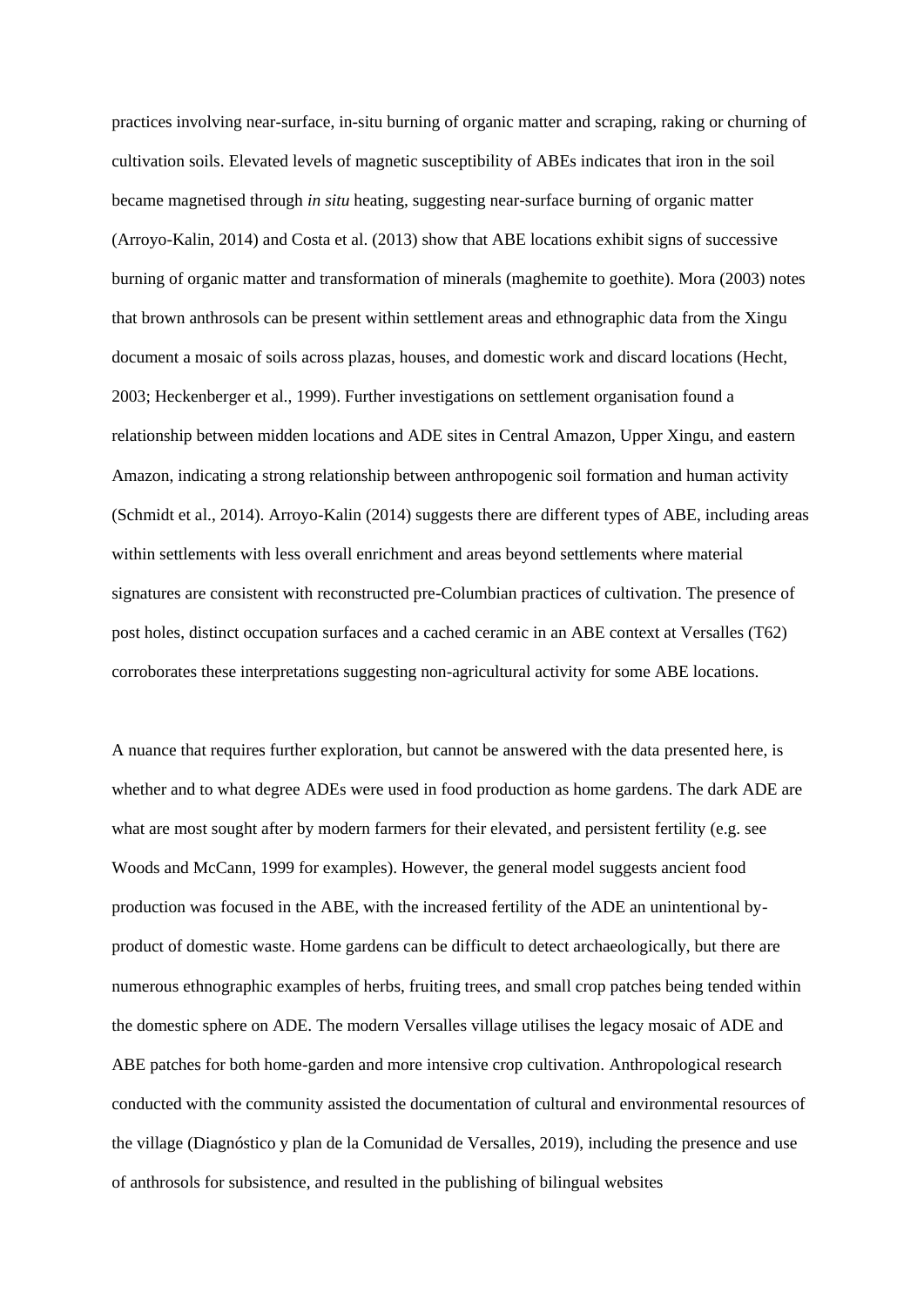(https://versallescommunity.wordpress.com/, https://comunidadversalles.wordpress.com/) celebrating the cultural and environmental heritage of the community. The domestic space of each household includes a variety of edible herbs, small crop patches (such as manioc) and fruiting trees that also serve as shade trees. Many of these are deliberately grown on ADE patches with clear knowledge of the increased fertility benefits. Larger agricultural units that are separated from the household on the edges of the community are also deliberately located on ADE. Ethnographic and ethnobotanical works show that traditional and indigenous communities across the Amazon take advantage of ADE for cultivation of nutrient demanding crops, such as maize, beans, and papaya (Balée, 2013; German, 2003; Hiraoka et al., 2004; Schmidt and Heckenberger, 2009; Woods and McCann, 1999) as well as productive varieties of manioc (e.g., Fraser, 2010). Although exceptions do exist, such as the cultural restrictions of the indigenous Tikuna of Colombia (Sanabria and Ricaurte, 2013), who refuse to cultivate ADE sites as these are ancient places owned by the ancestors. Exceptions aside, it is highly likely that many pre-Columbian communities exploited the heightened fertility of ADE (whether intentional in its creation or not) to supplement food production, including the management of edible plants within domestic space, such as the use of home gardens. Systematic spatial analysis of ADE and ABE, combining a suite of archaeobotanical, micromorphological and chemical analyses specifically to assess the range of potential food production is required.

#### **5.4 Remote Sensing and the Pre-Columbian Legacy on Modern Forests**

The striking overlap between modern vegetation and the anthropogenic soils as visible in remote sensing imagery indicate a legacy of human impact on forest composition. Alongside an enrichment in edible species, ADE sites are characterised by lower canopy vegetation and a more closed understory. Recent research by Palace et al. (Palace et al., 2017) using satellite remote sensing also show that ADE sites have less green canopies, lower canopy water content, increased drought susceptibility, and lower biomass and tree height compared with randomly selected sites adjacent to the ADE soils. At Versalles and Triunfo, satellite imagery shows a distinct vegetation cover that corresponds to the distribution of ADE. Palms, mainly cusi (*Attalea* sp.) and to a lesser extent,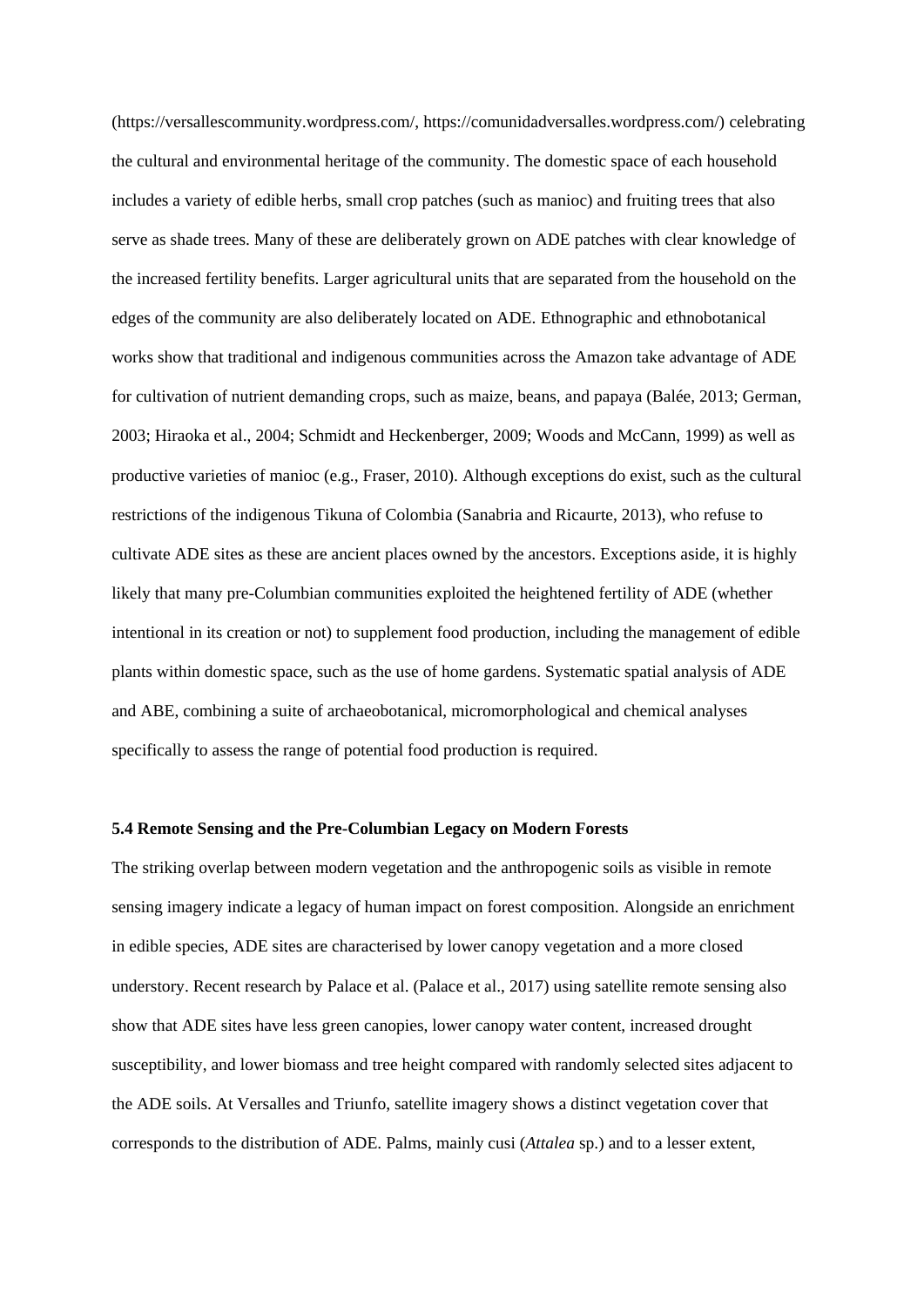chocolate, dominate vegetation cover in areas of ADE at Triunfo, while the Versalles site is has a wide variety of edible fruiting trees and palms still utilised by the modern village.

Forests on today's ADEs have a distinct species composition, exhibiting greater richness and a higher abundance of exotic, high-nutrient demanding, domesticated and edible plants in comparison to non-ADE locations (Almeida de Oliveira, 2020; de souza et al. 2017; Junqueira et al., 2011; Levis et al., 2012; Lins, 2015; Maezumi et al., 2018; Odonne et al., 2019; Palace et al., 2017; Quintero-Vallejo, 2015; Santos et al., 2018). Interdisciplinary research has shown that millennial-scale polyculture agroforestry systems have an enduring legacy on the hyperdominance of edible plants in modern forests in the eastern Amazon (Maezumi et al., 2018). For example, botanical inventories carried out in riverine caboclo communities of the Middle Madeira by Junqueira et al. (Junqueira et al., 2011) have identified 11 indicator species, including three palms that figure prominently; caiaué (*Elaeis oleifera*), urucuri (*Attalea cf. phalerata*) and murumuru (*Astrocaryum murumuru*). In the eastern Amazon, Woods and McCann (1999) have repeatedly observed an enrichment of key edible species, including Brazil nut (*Bertholletia excelsa*), chocolate, cupuaçu (*T*. *grandiflorum*) and saumauma (*Ceiba pentandra*) growing on ADE sites. The correlation between satellite imagery and pre-Columbian settlement shows the potential of remote sensing for identifying archaeological sites and assessing long-term human impact on biodiversity.

# **5.5 Fortification**

Despite differences in the intra-site distribution of ADE and ABE, the enclosing of anthrosols at both Triunfo and Versalles mark the importance of these soil resources and food production. The remote sensing imagery confirm that anthrosols were not present outside of the bounded sites. The location of the zanjas at the edge of ABE strongly suggests a key function of the feature was to enclose and protect the cultivation areas with their enriched soil, crops, and modified arboreal composition. Multiple functions of zanjas have been proposed, with a combination of water management and fortification most likely. The presence of post holes within the zanja at Versalles suggests the ditch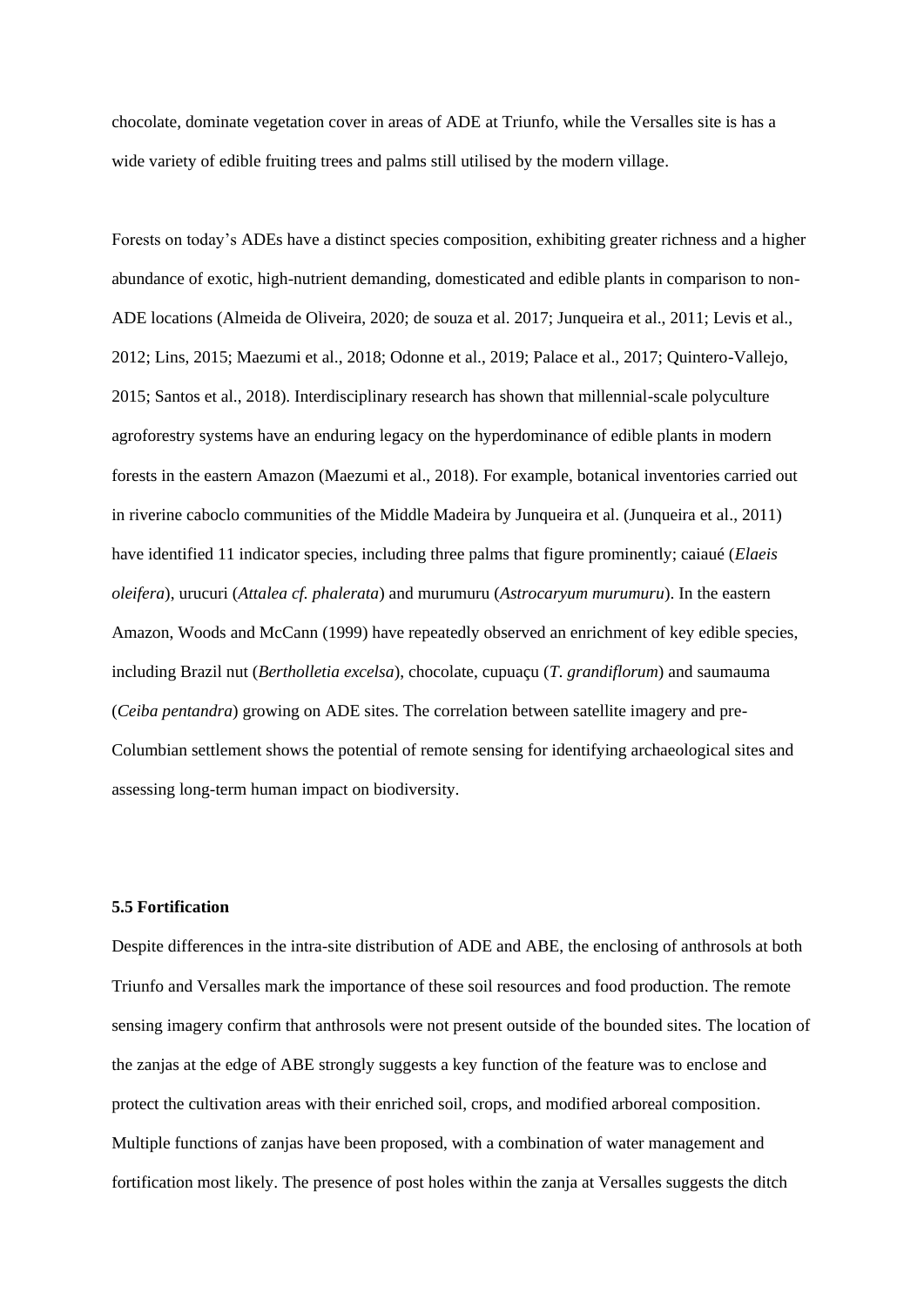was combined with a palisade. Fortifications built around ADE sites have also been recorded in the Central Amazon during periods of increased conflict, hinting at the importance of the soils in community planning and suggesting competition for ADE soils and the need to defend those resources (de Paula Moraes and Neves, 2012). The construction of the double ring ditch at Triunfo certainly suggests a defensive function and shallow anthrosols are present in the interior plaza; however, these soils have not been analysed chemically nor archaeobotanically to understand their genesis or use. As such, at present we are unable to resolve exactly what was being fortified here and how this architectural feature related to other resources across the site.

The emergence of the ditched fortifications ~cal CE 1500 at Versalles must be understood within the broader context of cultural transformations along the southern rim of the Amazon during this time period (De Souza et al. 2019). South of the study area, zanjas in Bella Vista and Baures are dated ~ cal CE 1300-1500 (Prümers and Jaimes Betancourt, 2014). Approximately 170 km to the west, zanjas have been surveyed in the Yacuma and Rapulo Rivers and were also dated to this time period (Walker, 2018). Ditched enclosures are also found in the state of Rondonia, across the Iténez River. Similar sites stretch as far as the Upper Xingu River to the east, where a network of fortified settlements connected by roads emerged ~ cal CE 1300 (Heckenberger et al., 2008). In the intermediate area, in the headwaters of the Tapajós River, ditched enclosures associated with ADE are dated ca. cal CE 1400 (De Souza et al., 2018). The second construction phase of the Versalles zanja, with the addition of the palisade cal CE 1628-1803 indicate persisting need to fortify. The increasing concern for fortification around Laguna Versalles indicates that the communities were drawn into Amazon wide interactions and conflict.

### **6.1 Summary**

Research at Versalles and Triunfo provide data on the distribution and composition of anthropogenic soils. Geochemistry and archaeobotany from ADE, ABE and control soil profiles from Triunfo characterise distinct processes in the creation of the two broad anthrosol types, supporting a polyculture agroforestry system that includes crop agriculture on enriched anthrosols within a largely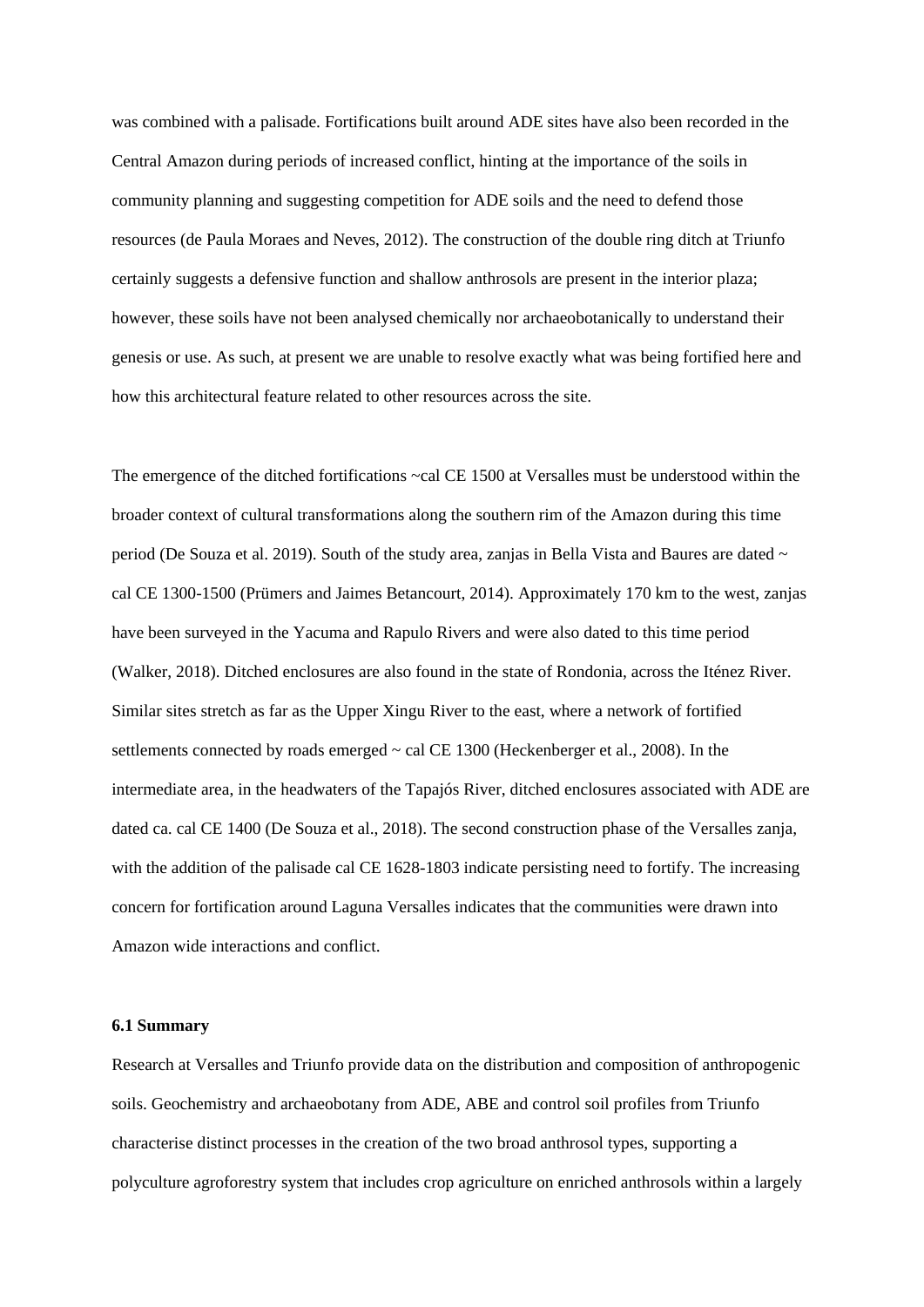closed canopy manged forest. Despite all anthropogenic soils being enclosed within a fortified landscape at both sites, soil test pits at Triunfo and Versalles reveal two different soil distribution patterns, demonstrating a heterogeneity in settlement organisation and resource management. The results provide insight into a subsistence system that defines much of pre-Columbian Amazonia and has a lasting impact on the structure and composition of the tropical forest.

# **ACKNOWLEDGEMENTS**

Research was supported by the PAST (Pre-Columbian Amazon-Scale Transformations) European Research Council Consolidator Grant to J.I. (ERC\_Cog616179). Research was conducted under permit authorization MDCyT-UDAM N° 071/2017. The authors thank the three anonymous reviewers and journal editors for their insightful comments that have improved this manuscript.

## **DATA SHARING**

The data that supports the findings of this study are available in the supplementary material of this article and upon request to the authors.

## **CONFLICT OF INTEREST**

The authors confirm there are no conflicts of interest.

# **REFERENCES**

Almeida de Oliveira, E., Marimon-Junior, B., Schwantes-Marimon, B., Iriarte, J., Morandi, P., Maezumi, S., Nogueira, D., Aragão, L.E.O., Brasil da Silva, I., & Feldpausch, T. (2020). Legacy of Amazonian Dark Earth soils on forest structure and species composition. *Global Ecology and Biogeography* 00, 1-16.

Alves, D. (2017). *Dark Earth plant management in the Lower Tapajós*. PhD Dissertation, Department of Archaeology. University of Exeter, Exeter.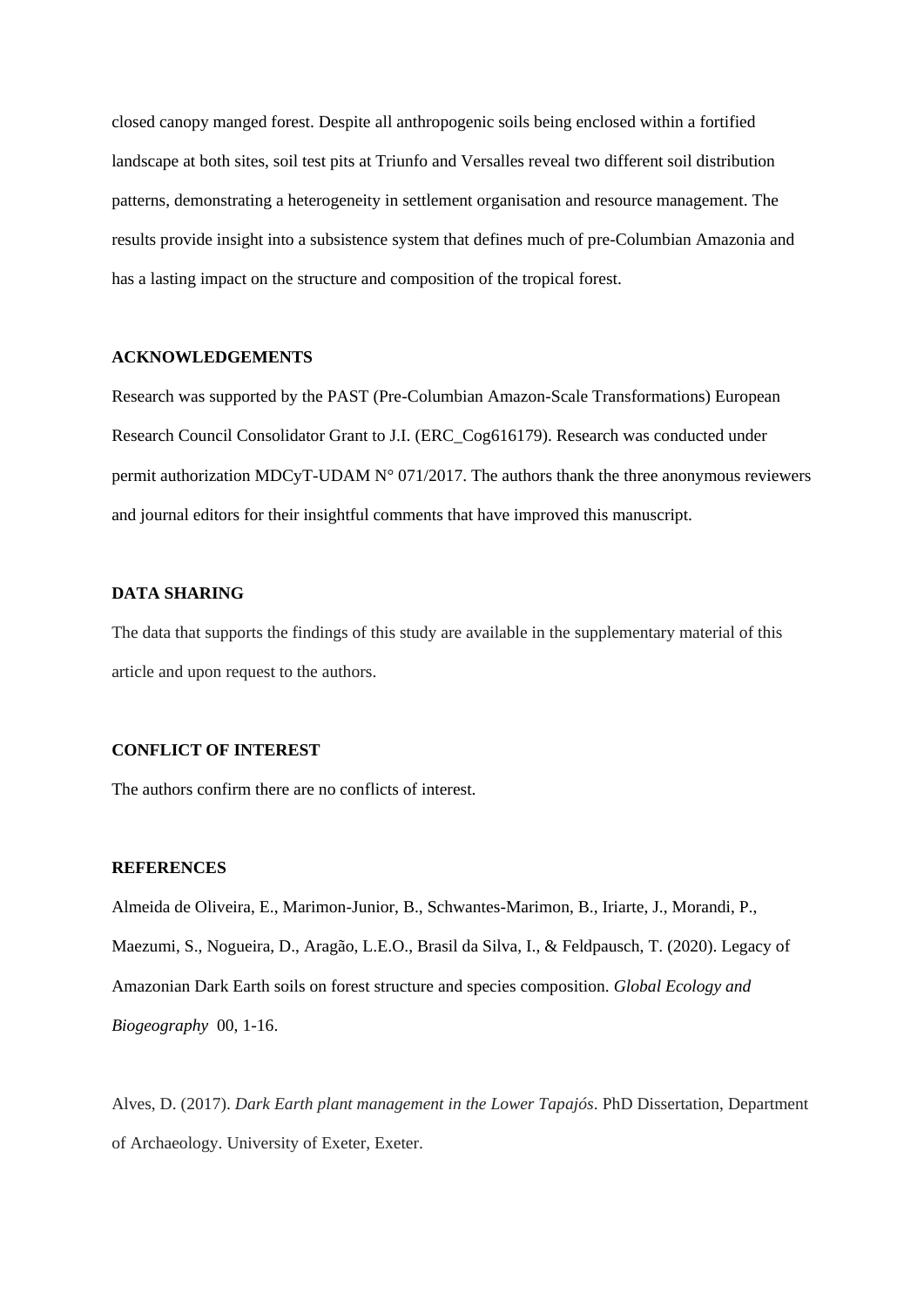Arroyo-Kalin, M. (2008). *Steps towards an ecology of landscape: A geoarchaeological approach to the study of anthropogenic dark earths in the central Amazon region, Brazil* (Doctoral dissertation, University of Cambridge).

Arroyo-Kalin, M. (2010). The Amazonian formative: crop domestication and anthropogenic soils. *Diversity* 2, 473-504.

Arroyo-Kalin, M. (2012). Slash-burn-and-churn: Landscape history and crop cultivation in pre Columbian Amazonia. *Quaternary International* 249, 4-18.

Arroyo-Kalin, M. (2014). *The variability of Amazonian Dark Earths: comparing anthropogenic soils from three regions of the Amazonian biome.* In Rostain, S. (eds) Antes de Orellana, Actas del 3er Encuentro Internacional de Arqueologia Amazonica, pp. 323-330.

Balée, W. (2013). *Cultural Forests of the Amazon. A Historical Ecology of People and Their Landscapes*. University of Alabama Press, Tuscaloosa.

Becker-Donner, E. (1956). Archäologische Funde am mittleren Guaporé (Brasilien). In Archiv für Völkerkunde, Band XI. Viena.

Blatrix, R., Roux, B., Béarez, P., Prestes-Carneiro, G., Amaya, M., Aramayo, J.L., Rodrigues, L., Lombardo, U., Iriarte, J., de Souza, J.G., Robinson, M., Bernard, C., Pouilly, M., Durécu, M., Huchzermeyer, C.F., Kalebe, M., Ovando, A., & McKey, D. (2018). The unique functioning of a pre-Columbian Amazonian floodplain fishery. *Scientific Reports* 8 (1), 5998.

Brugger, S.O., Gobet, E., Van Leeuwen, J.F.N., Ledru, M., Colombaroli, D., Oscar van der Knaap, W., Lombardo, U., Escobar-Torrez, K., Finsinger, W., & Rodrigues, L. (2016). Long-term man–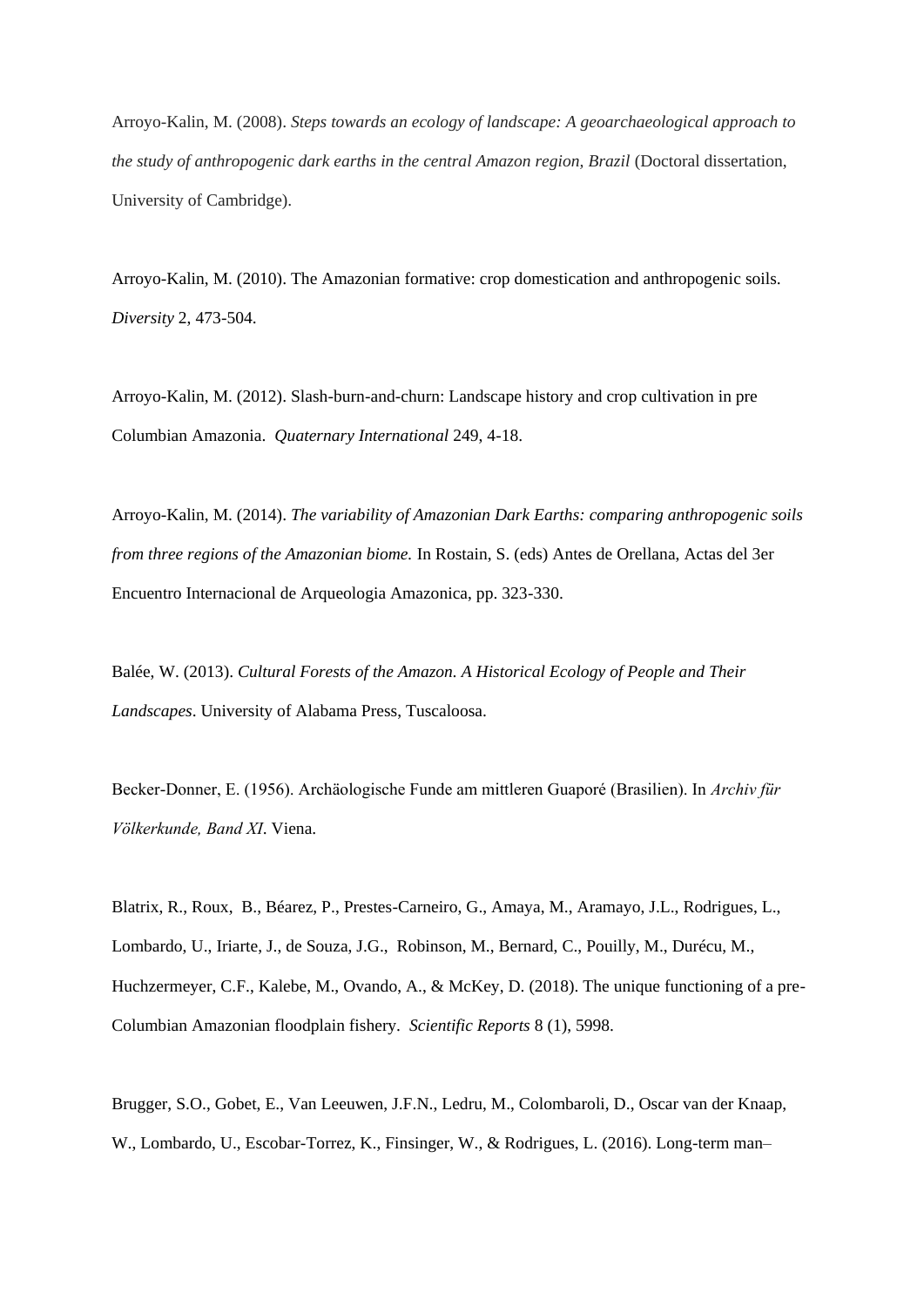environment interactions in the Bolivian Amazon: 8000 years of vegetation dynamics. *Quaternary Science Reviews* 132, 114-128.

Capriles, J.M, Lombardo, U., Maley, B., Zuna, C., Veit, H., & Kennett, D.J. (2019). Persistent Early to Middle Holocene tropical foraging in southwestern Amazonia. *Science advances* 5 (4), 5449.

Carson, J.F., Whitney, B.S., Mayle, F.E., Iriarte, J., Prümers, H., Soto, J.D., & Watling, J. (2014). Environmental impact of geometric earthwork construction in pre-Columbian Amazonia. *Proceedings of the National Academy of Sciences* 111 (29), 10497-10502.

Carson, J.F., Watling, J., Mayle, F., Whitney, B., Iriarte, J., Prümers, H., & Soto, J.D. (2015). Pre-Columbian land use in the ring-ditch region of the Bolivian Amazon. *The Holocene* 25(8), 1285-1300.

Clement, C.R. (1999). 1492 and the loss of Amazonian crop genetic resources. II. Crop biogeography at contact. *Economic Botany* 53 (2), 203-216.

Clement, C.R., Rodrigues, D.P., Alves-Pereira, A., Santos Mühlen, G., de Cristo-Araújo, M., Moreira, P.A., Lins, J., & Reis, V.M. (2016). Crop domestication in the upper Madeira River basin. *Boletim do Museu Paraense Emílio Goeldi. Ciências Humanas* 11 (1), 193-205.

Costa, J.A., da Costa, M.L., & Kern, D.C. (2013). Analysis of the spatial distribution of geochemical signatures for the identification of prehistoric settlement patterns in ADE and TMA sites in the lower Amazon Basin. *Journal of Archaeological Science* 40, 2771-2782.

de Paula Moraes, C., & Neves, E.G. (2012). O ano 1000: adensamento populacional, interação e conflito na Amazônia Central. *Amazônica-Revista de Antropologia* 4 (1), 122-148.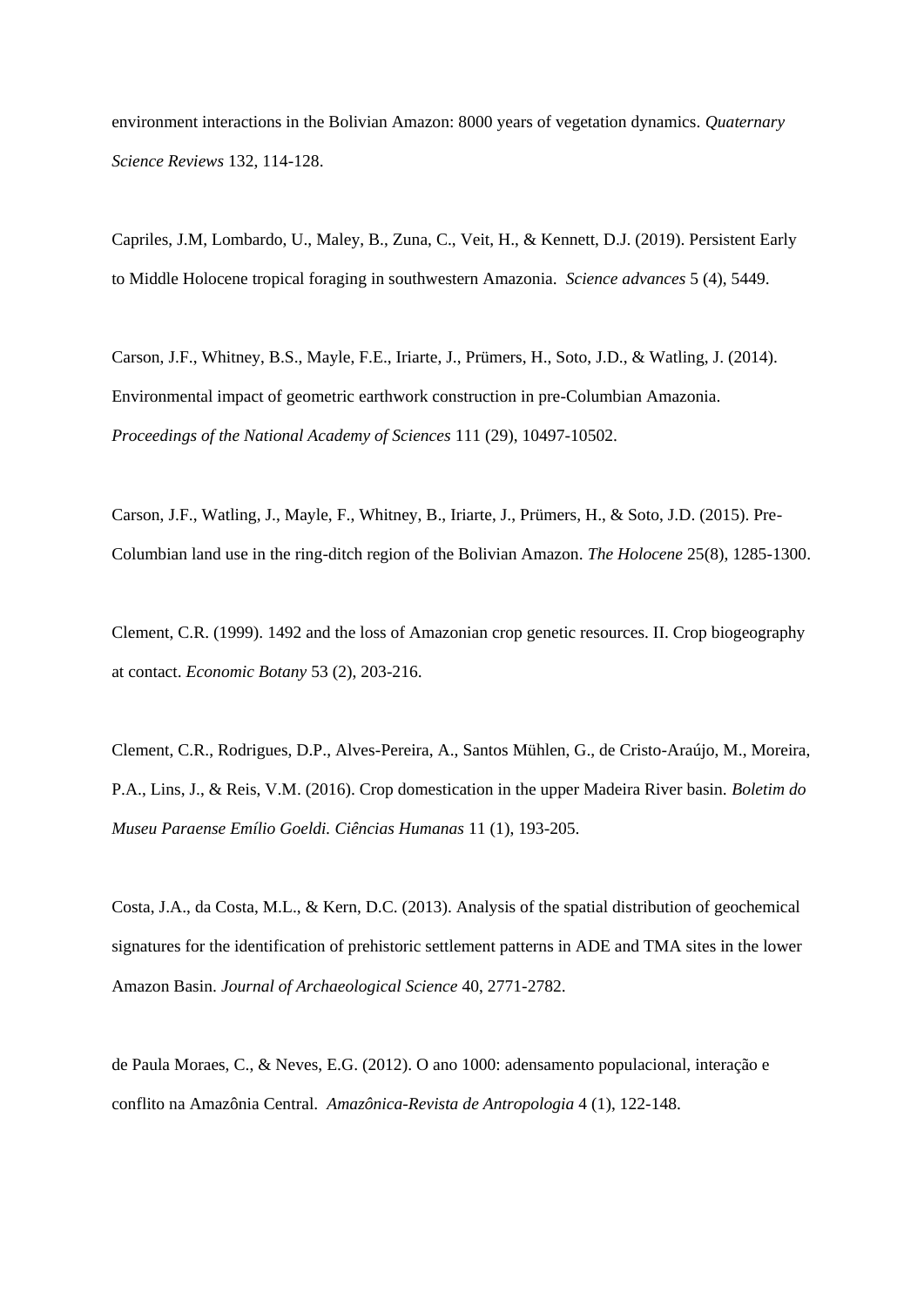de Souza, N.B., Junqueira, A.B., Struik, P.C., Stomph, T., & Clement, C.R. (2017). The role of fertile anthropogenic soils in the conservation of native and exotic agrobiodiversity in Amazonian homegardens. *Agroforestry Systems* 1-12.

De Souza, J.G., Schaan, D.P., Robinson, M., Damasceno Barbosa, A., Aragão, L., Marimon Jr, B.H., Marimon, B.S., Silva, I.B., Khan, S.S., & Nakahara, F.R. (2018). Pre-Columbian earth-builders settled along the entire southern rim of the Amazon. *Nature Communications* 9 (1), 1125.

De Souza, J.G., Robinson, M., Maezumi, S.Y., Capriles, J., Hoggarth, J., Lombardo, U., Novello, V., Apaestegui, J., Whitney, B., Urrego, D., Alves, D., Rostain, S., Power, M., Mayle, F., Cruz Jr. F., Hooghiemstra, H., & Iriarte, J. (2019). Climate change and cultural resilience in late pre-Columbian Amazonia. *Nature Ecology & Evolution* 3, 1007-1017.

Denevan, W.M. (1996). A bluff model of riverine settlement in prehistoric Amazonia. *Annals Association of American Geographers* 86, 654-681.

Dickau, R., Bruno, M.C., Iriarte, J., Prümers, H., Jaimes Betancourt, C., Holst, I., & Mayle, F.E. (2012). Diversity of cultivars and other plant resources used at habitation sites in the Llanos de Mojos, Beni, Bolivia: evidence from macrobotanical remains, starch grains, and phytoliths. *Journal of Archaeological Science* 39, 357-370.

Dickau, R., Whitney, B.S., Iriarte, J., Mayle, F.E., Soto, J.D., Metcalfe, P., Street-Perrott, F.A., Loader, N.J., Ficken, K.J., Killeen, T.J. (2013). Differentiation of neotropical ecosystems by modern soil phytolith assemblages and its implications for palaeoenvironmental and archaeological reconstructions. *Review of Palaeobotany and Palynology* 193, 15-37.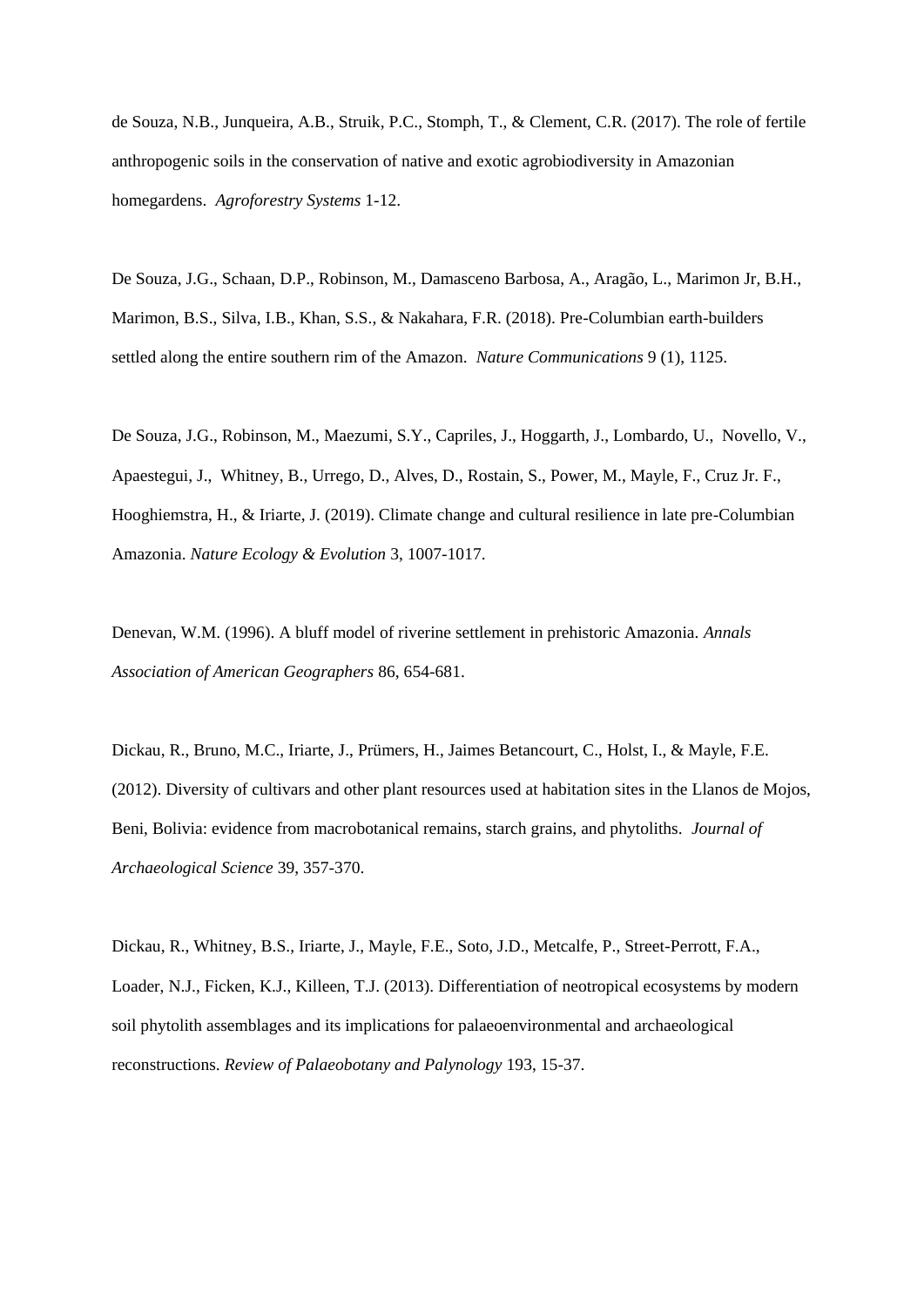Dümig, A., Schad, P., Rumpel, C., Dignac, M.F., Kögel-Knabner, I. (2008). Araucaria forest expansion on grassland in the southern Brazilian highlands as revealed by 14 C and δ13C studies. *Geoderma* 145(1), 143-157.

Eder, F.J. (1985 [1772]). *Breve Descripción de las Reducciones de Mojos*. Cochabamba: Historia Boliviana.

Erickson, C.L. (2000). An artificial landscape-scale fishery in the Bolivian Amazon. *Nature* 408 (6809), 190-193.

Erickson, C. (2004). Historical ecology and future explorations, In Lehmann, J., Kern, D.C., Glaser, B., Woods, W.I. (Eds.), Amazonian Dark Earths: Origins, Properties, Management. Springer, New York, pp. 455-500.

Erickson, C.L. (2008). Amazonia: the historical ecology of a domesticated landscape, In Silverman, H., Isbell, W. (Eds.), The Handbook of South American Archaeology. Springer, New York, pp. 157- 183.

Erickson, C.L. (2009). Agency, causeways, canals and the landscapes of everyday life in the Bolivian Amazon. In J.E. Snead, C. Erickson and J.A. Darling (eds) *Landscapes of Movement: Trails, Paths, and Roads in Anthropological Perspective*. Philadelphia: University of Pennsylvania Museum of Archaeology and Anthropology, 204-231.

Erickson, C.L. (2010). The transformation of environment into landscape: The historical ecology of monumental earthwork construction in the Bolivian Amazon. *Diversity* 2(4), 618-652.

Erickson, C.L., Alvarez, P., & Calla, S. (2008). *Zanjas Circundantes: Obras Monumentales de Tierra de Baures en la Amazonia Boliviana*. Informe de trabajo de campo de la temporada 2007.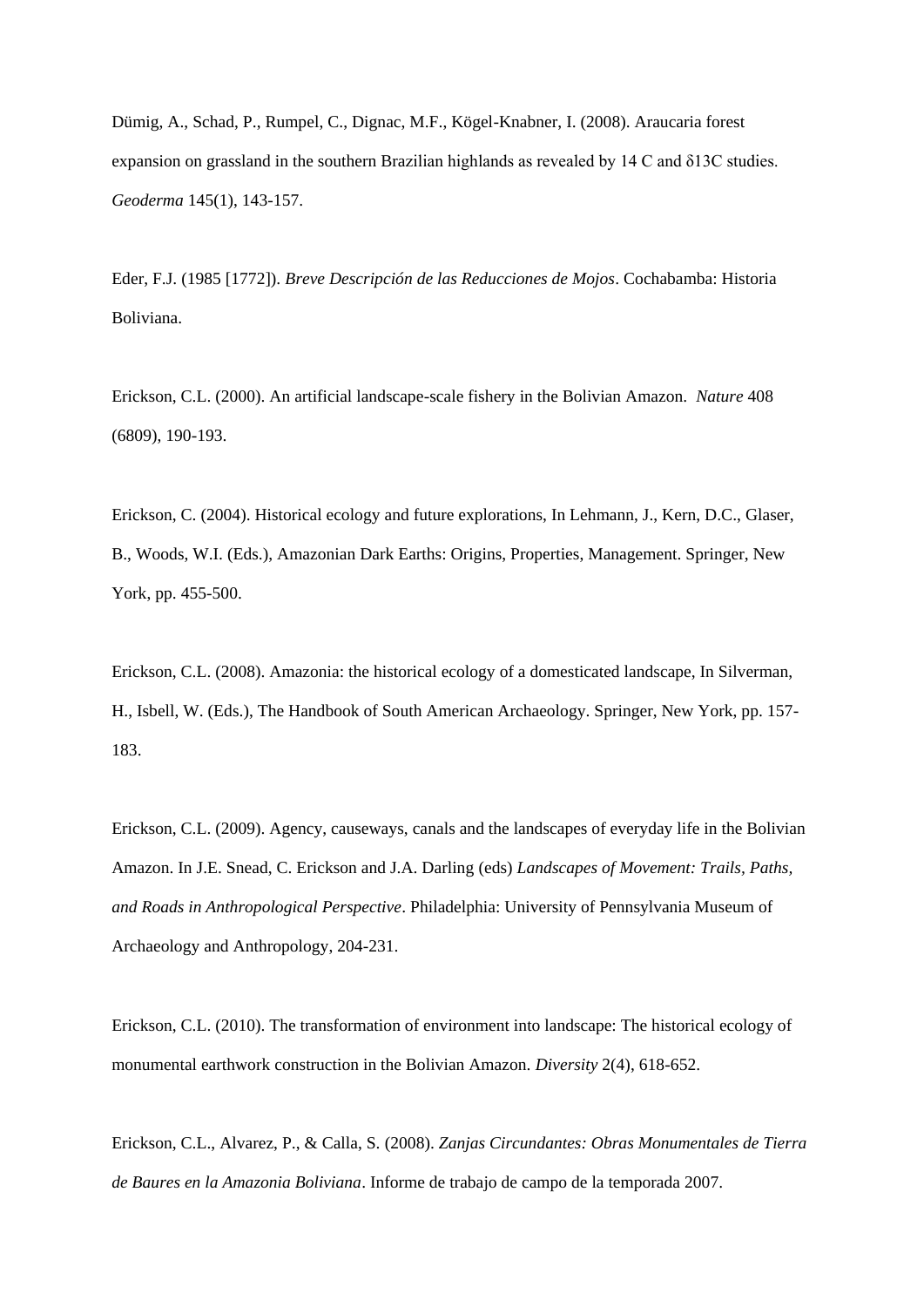Franco-Moraes, J., Baniwa, A.F., Costa, F.R., Lima, H.P., Clement, C.R., & Shepard Jr, G.H. (2019). Historical landscape domestication in ancestral forests with nutrient-poor soils in northwestern Amazonia. *Forest Ecology and Management* 446, 317-330.

Fraser, J.A. (2010). Caboclo horticulture and Amazonian dark earths along the middle Madeira River, Brazil. *Human Ecology* 38, 651-662.

Fraser, J., Cardoso, T., Junqueira, A., Falcão, N.P.S., Clement, C.R. (2009). Historical ecology and dark earths in whitewater and blackwater landscapes: comparing the Middle Madeira and Lower Negro rivers, In Woods, W.I., Teixeira, W.G., Lehmann, J., Steiner, C., WinklerPrins, A.M.G.A., Rebellato, L. (Eds.), *Amazonian Dark Earths: Wim Sombroek's vision*. Springer, Berling, pp. 229-264.

Fraser, J., Teixeira, W., Falcão, N., Woods, W., Lehmann, J., Junqueira, A.B. (2011). Anthropogenic soils in the Central Amazon: from categories to a continuum. *Area 43*, 264-273.

German, L. (2003). Ethnoscientific understandings of Amazonian dark earths, In: Lehmann, J., Kern, D.C., Glaser, B., Woods, W.I. (Eds.), *Amazonian Dark Earths*. Springer, pp. 179-201.

Glaser, B. (2007). Prehistorically modified soils of central Amazonia: a model for sustainable agriculture in the twenty-first century. *Philosophical Transactions of the Royal Society B: Biological Sciences* 362 (1478), 187-196.

Glaser, B., & Birk, J.J. (2012). State of the scientific knowledge on properties and genesis of Anthropogenic Dark Earths in Central Amazonia 'terra preta de Índio'. *Geochimica et Cosmochimica Acta* 82, 39-51.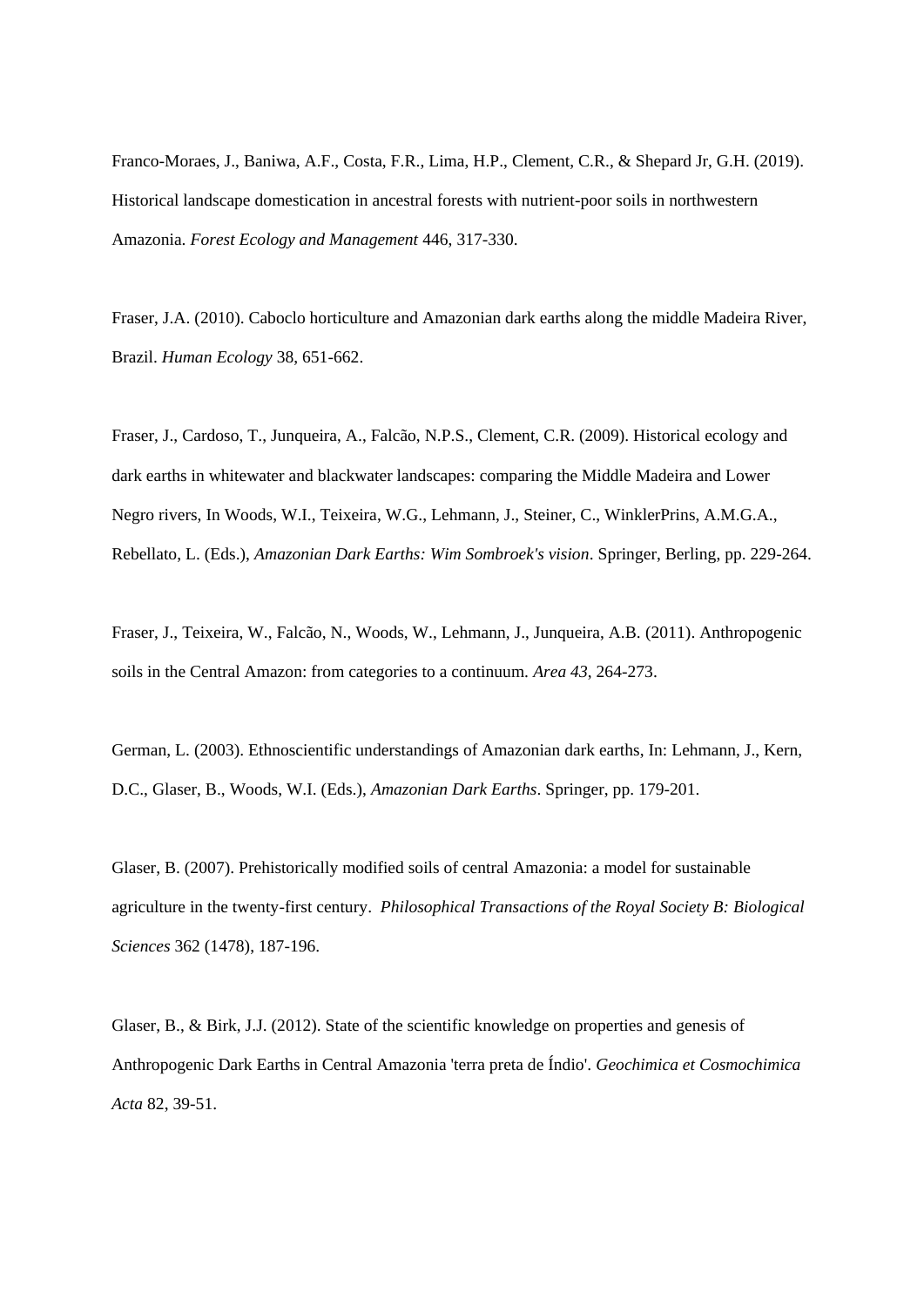Glaser, B., Haumaier, L., Guggenberger, G., & Zech, W. (2001). The 'Terra Preta' phenomenon: a model for sustainable agriculture in the humid tropics. *Naturwissenschaften* 88, 37-41.

Gonda, R. (2018). *Pre-Columbian land use and its modern legacy in the Purus-Madeira Interfluve, Central Amazonia*. PhD Dissertation, Department of Archaeology, University of Exeter, Exeter.

Hastik, R., Geitner, C., & Neuburger, M. (2013). Amazonian Dark Earths in Bolivia? A soil study of anthropogenic ring ditches near Baures (Eastern Llanos de Mojos). *Erdkunde*, 137-149.

Hecht, S.B. (2003). Indigenous soil management and the creation of terra mulata and terra preta in the Amazon Basin, In Lehmann, J., Kern, D., Glaser, B., Woods, W.I. (Eds.), *Amazonian Dark Earths: Origin Properties and Management*. Springer, Dordrecht, pp. 355-372.

Heckenberger, M., & Neves, E.G. (2009). Amazonian archaeology. *Annual Review of Anthropology* 38, 251-266.

Heckenberger, M., Petersen, J.B., & Neves, E.G. (1999). Village size and permanence in Amazonia: two archaeological examples from Brazil. *Latin American Antiquity*, 353-376.

Heckenberger, M., Russell, J.C., Fausto, C., Toney, J.R., Schmidt, M.J., Pereira, E., Franchetto, B., & Kuikuro, A. (2008). Pre-Columbian urbanism, anthropogenic landscapes, and the future of the Amazon. *Science* 321 (5893), 1214.

Hilbert, L., Neves, E.G., Pugliese, F., Whitney, B.S., Shock, M., Veasey, E., Zimpel, C.A., & Iriarte, J. (2017). Evidence for mid-Holocene rice domestication in the Americas. *Nature Ecology & Evolution* 1 (11), 1693-1698.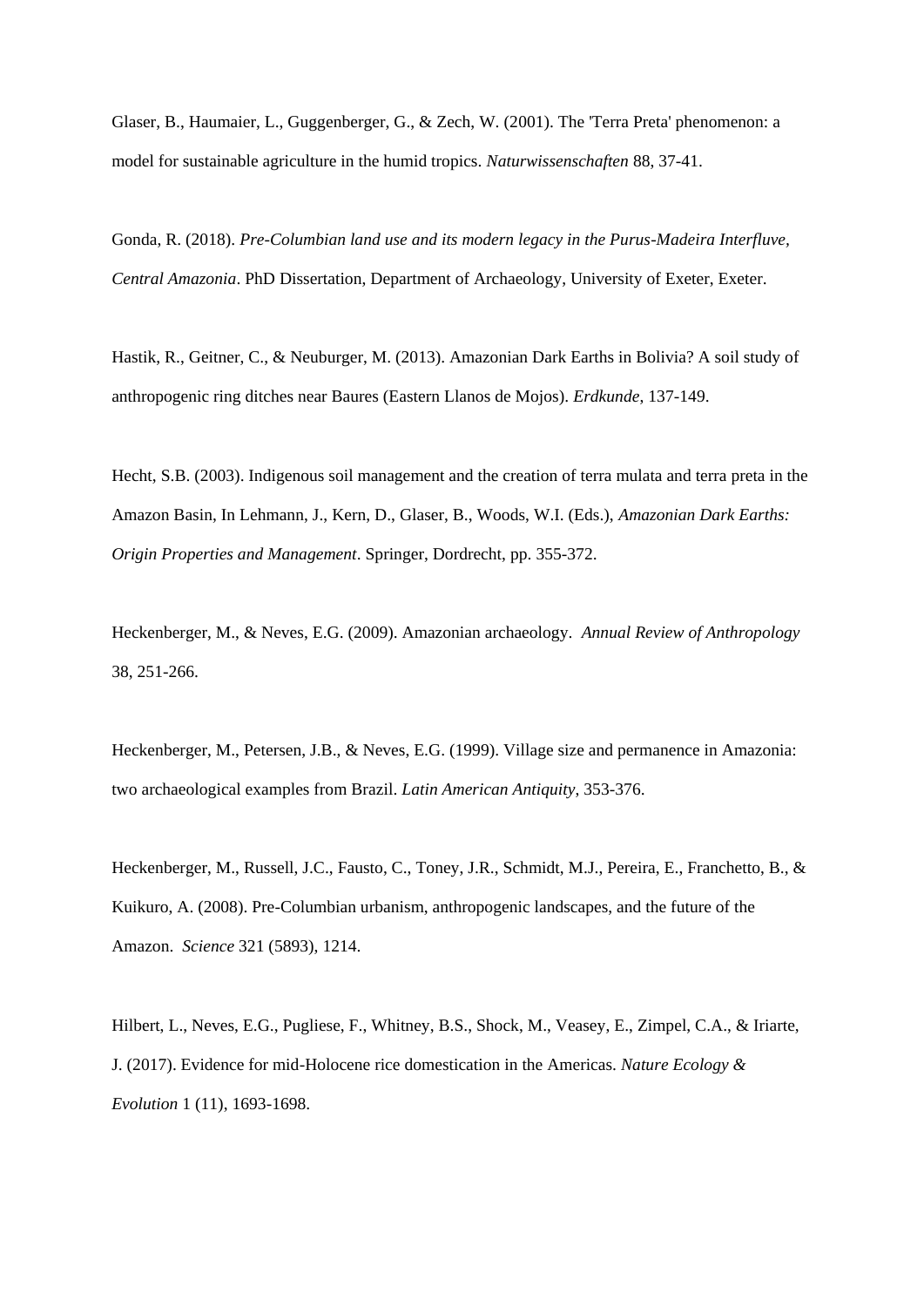Hiraoka, M., Yamamoto, S., Matsumoto, E., Nakamura, S., Falesi, I., Ronaldo, A., Baena, C. (2004). Contemporary use and management of Amazonian Dark Earths, In: Lehmann, J., Kern, D., Glaser, B., Woods, W.I. (Eds.), *Amazonian Dark Earths: Origins, Properties, Management*. Springer, pp. 387- 406.

Iriarte, J., Elliott, S., Maezumi, S.Y., Alves, D., Gonda, R., Robinson, M., de Souza, J.G., Watling, J., Handley, J. (2020). The origins of Amazonian landscapes: plant cultivation, domestication and the spread of food production in tropical South America. *Quaternary Science Reviews* 248, 106582.

Jaimes Betancourt, C. (2011). La cerámica de los afluentes del Guaporé en la colección de Erland von Nordenskiöld. *Zeitschrift für Archäologie Außereuropäischer Kulturen* 4, 311-340.

Jaimes Betancourt, C. (2016). Dos fases cerámicas de la cronología ocupacional de las zanjas de la provincia Iténez –Beni, Bolivia. In C. Barreto, H. Lima and C. Jaimes Betancourt (eds) *Cerâmicas Arqueológicas da Amazônia: rumo a uma nova síntesis*. Belem: IPHAN: Ministério da Cultura und Museo Paraense Emílio Goeldi.

Junqueira, A.B., Shepard Jr, G.H., & Clement, C.R. (2011). Secondary forests on anthropogenic soils of the Middle Madeira River: Valuation, local knowledge, and landscape domestication in Brazilian Amazonia. *Economic Botany* 65 (1), 85-99.

Kern, D.C., Kampf, N. (1989). Antigos assentamentos indígenas na formação de solos com terra preta arqueológica na região de Oriximiná, Pará. *Revista Brasileira de Ciência do Solo* 13, 219-225.

Kern, D.C., D'aquino, G., Rodrigues, T.E., Frazao, F.J.L., Sombroek, W., Myers, T.P., & Neves, E.G. (2003). Distribution of Amazonian dark earths in the Brazilian Amazon, In Lehmann, J., Kern, D., Glaser, B., Woods, W.I. (Eds.), *Amazonian Dark Earths*. Springer, Dordrecht, pp. 51-75.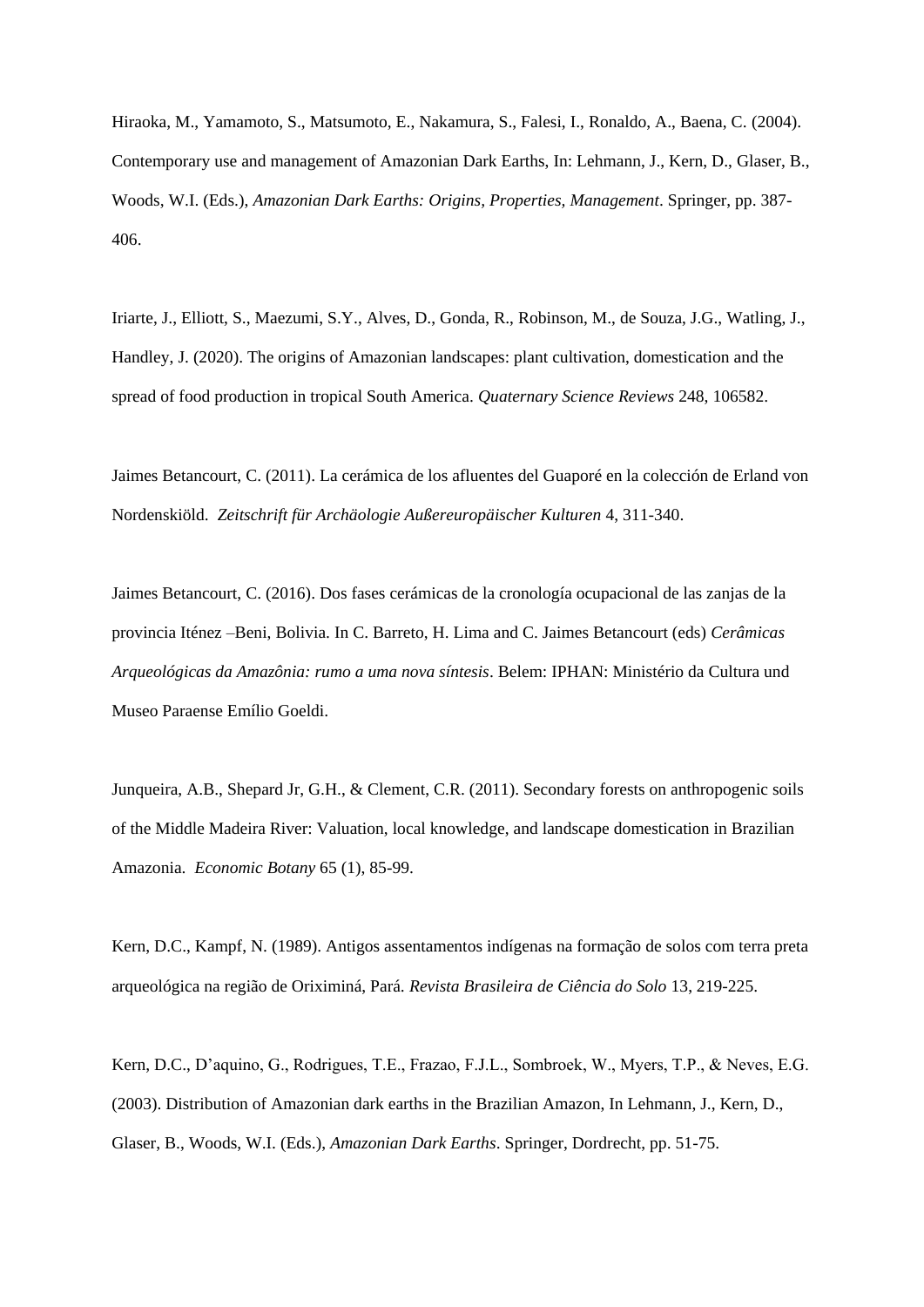Kern, D.C., Lima, H.P., da Costa, J.A., de Lima, H.V., Browne Ribeiro, A., Moraes, B.M., & Kämpf, N. (2017). Terras pretas: Approaches to formation processes in a new paradigm. *Geoarchaeology* 32, 694-706.

Langstroth, R. 2012. Biogeography of the Llanos de Moxos: natural and anthropogenic determinants. *Geographica Helvetica* 66 (3), 183-192.

Lehmann, J., da Silva Jr, J.P., Steiner, C., Nehls, T., Zech, W., & Glaser, B. (2003). Nutrient availability and leaching in an archaeological Anthrosol and a Ferralsol of the Central Amazon basin: fertilizer, manure and charcoal amendments. *Plant and Soil* 249, 343-357.

Lehmann, J., Kern, D.C., Glaser, B., Woods, W.I. (2004). *Amazonian Dark Earths: Origin, Properties, Management*. Springer Dortdrech.

Levis, C., de Souza, P.F., Schietti, J., Emilio, T., da Veiga Pinto, J.L.P., Clement, C.R., & Costa, F.R.C. (2012). Historical Human Footprint on Modern Tree Species Composition in the Purus-Madeira Interfluve, Central Amazonia. *PLoS One* 7 (11), e48559.

Levis, C., Costa, F.R.C., Bongers, F., Peña-Claros, M., Clement, C.R., Junqueira, A.B., Neves, E.G., Tamanaha, E.K., Figueiredo, F.O.G., & Salomão, R.P. (2017). Persistent effects of pre-Columbian plant domestication on Amazonian forest composition. *Science* 355 (6328), 925-931.

Levis, C., Silva, M., Silva, M., Moraes, C.P., Neves, E., Tamanaha, E., Flores, B., Clement, C.R., (2014). What do we know about the distribution of Amazonian Dark Earth along tributary rivers in Central Amazonia? In Rostain, S. (Ed.), *Antes de Orellana—Actas del 3er Encuentro Internacional de Arqueología Amazónica*. Instituto Frances de Estudios Andinos, Quito, pp. 305-312.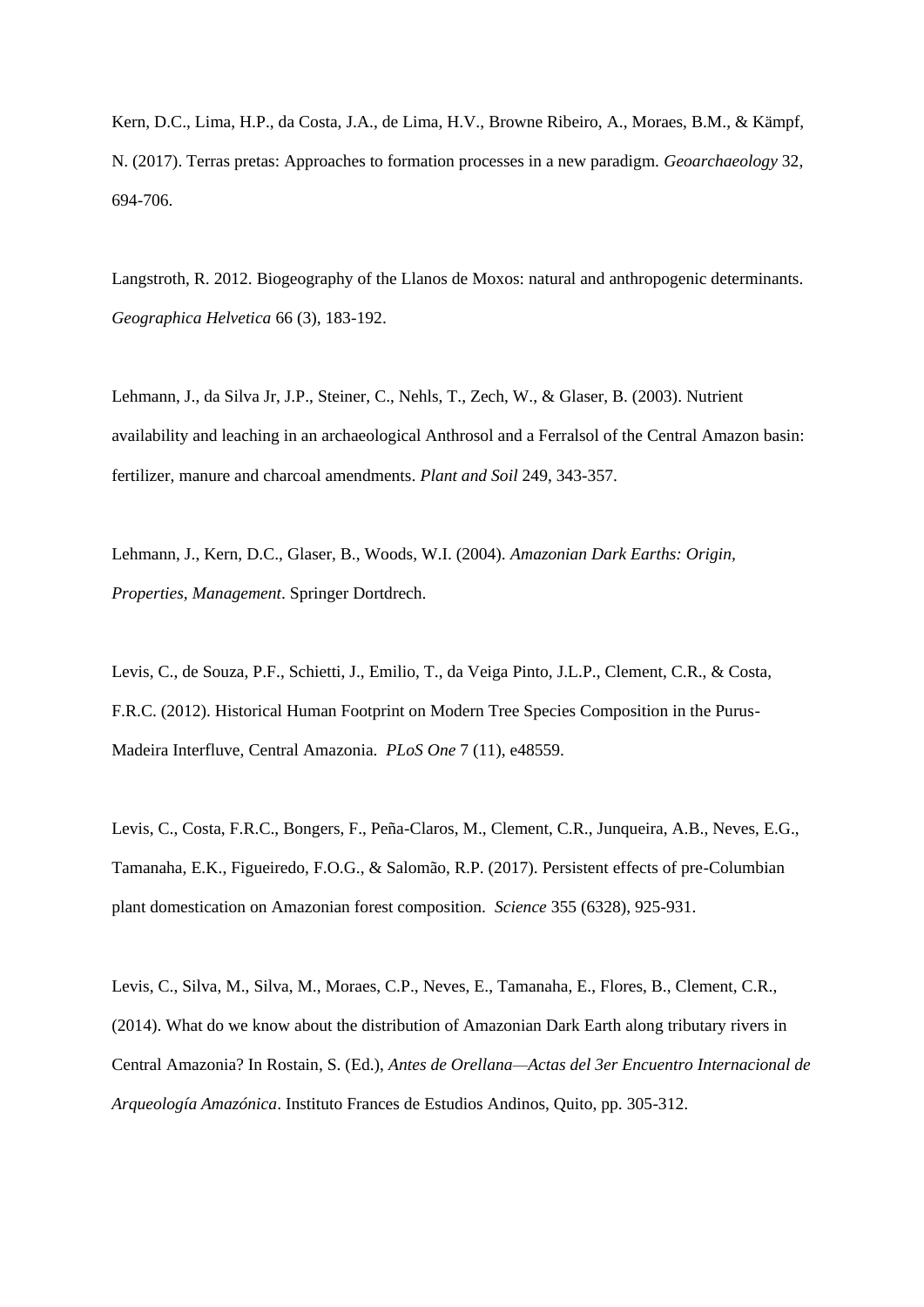Lins, J., Lima, H.P., Baccaro, F.B., Kinupp, V.F., Shepard Jr, G.H., & Clement, C.R. (2015). Pre-Columbian floristic legacies in modern homegardens of Central Amazonia. *PLoS One* 10 (6), e0127067.

Lombardo, U., Canal-Beeby, E., & Veit, H. (2011). Eco-archeological regions in the Bolivian Amazon. An overview of pre-Columbian earthworks linking them to their environmental settings. *Geographica Helvetica* 66 (3), 173-182.

Lombardo, U., Denier, S., & Veit, H. (2015). Soil properties and pre-Columbian settlement patterns in the Monumental Mounds Region of the Llanos de Moxos, Bolivian Amazon. *Soil* 1 (1), 65-81.

Lombardo, U., Iriarte, J., Hilbert, L., Ruiz-Pérez, J., Capriles, J.M., Veit, H. (2020). Early Holocene crop cultivation and landscape modification in Amazonia. *Nature* 581, 190-193.

Maezumi, S.Y., Alves, D., Robinson, M., De Souza, J.G., Levis, C., Barnett, R.L., De Oliveira, E., Urrego, D., Schaan, D., & Iriarte, J. (2018). The legacy of 4,500 years of polyculture agroforestry in the eastern Amazon. *Nature Plants* 4, 540-547.

Mayle, F.E., Langstroth, R.P., Fisher, R.A., & Meir, P. (2007). Long-term forest–savannah dynamics in the Bolivian Amazon: implications for conservation. *Philosophical Transactions of the Royal Society B: Biological Sciences* 362 (1478), 291.

McCann, J.M., Woods, W.I. and Meyer, D.W. (2001). Anthrosols in Amazonia: Interpreting the Amerindian Legacy*.* In Rees, Ball, Campbell and Watson (eds) *Sustainable management of soil organic matter,* CABI Publishing, New York, pp.180-189.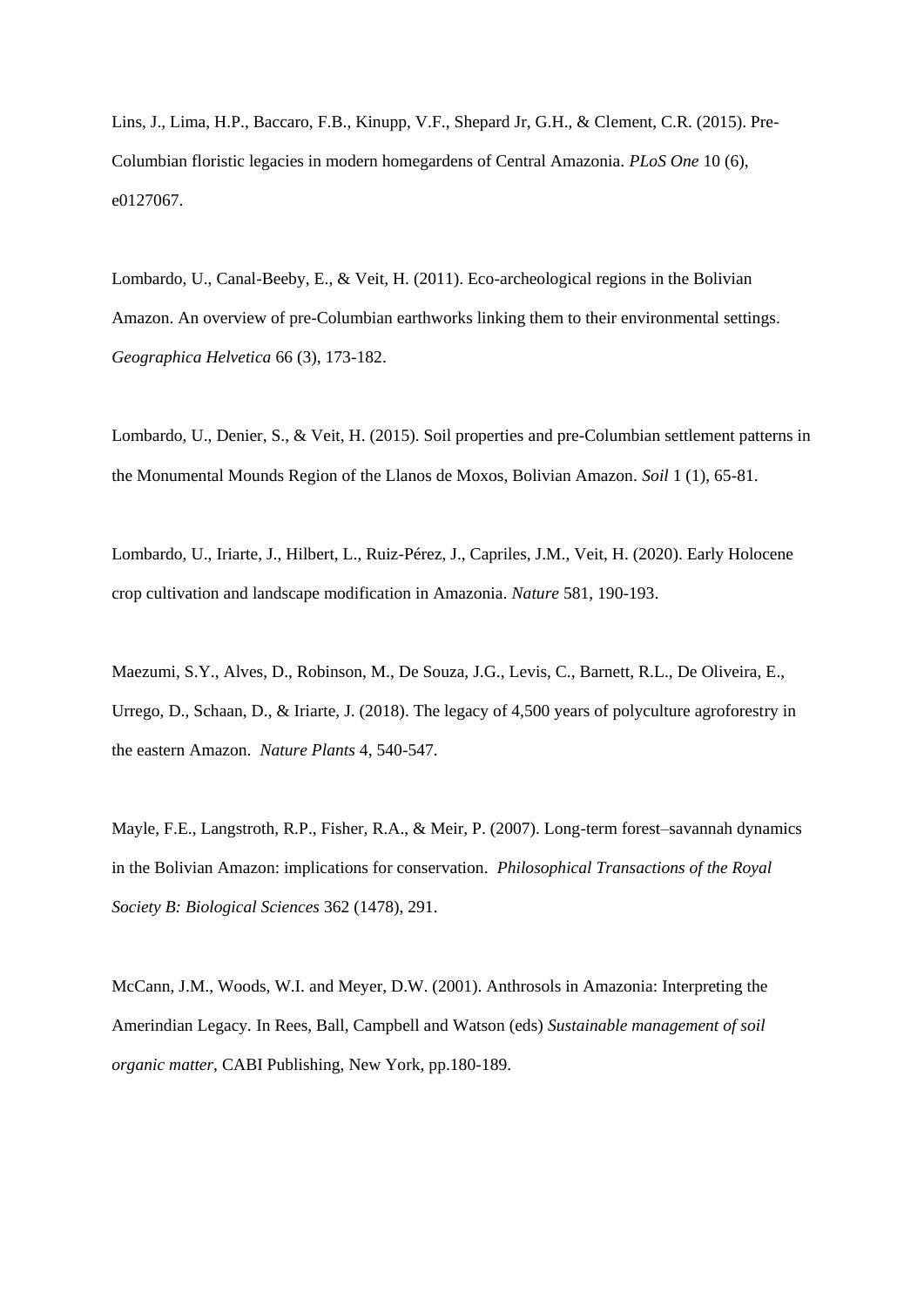McMichael, C.H., Palace, M.W., Bush, M.B., Braswell, B., Hagen, S., Neves, E.G., Silman, M.R., Tamanaha, E.K. & Czarnecki, C. (2014). Predicting pre-Columbian anthropogenic soils in Amazonia. *Proceedings of the Royal Society B: Biological Sciences*, 281(1777), 20132475.

Mora, S. (2003). *Early Inhabitants of the Amazonian Tropical Rain Forest: a Study of Humans and Environmental Dynamics.* University of Pittsburgh Latin American Archaeology Reports, Pittsburgh.

Mora, S., Herrera, L.F., Cavalier, I., Rodríguez, C. (1991). *Cultivars, anthropic soils, and stability: a preliminary report of archaeological research in Araracuara, Colombian Amazonia.* Latin American Archaeology Reports 2. University of Pittsburgh.

Myers, T.P. (2004). Dark Earth in the Upper Amazon, In Glaser, B., Woods, W.I. (Eds.), *Amazonian Dark Earths: Explorations in space and time*. Springer, Berlin, pp. 67-94.

Neumann, K., Strömberg, C., Ball T., Albert, R., Vrydaghs, L., Cummings, L. (2019). International Committee for Phytolith Taxonomy (ICPT): International code for phytolith nomenclature (ICPN), 2.0. *Annals of Botany*, 124(2), 189-199

Nordenskiöld, E. (1923). *Indianer und Weisse in Nordostbolivien*. Stuttgart.

Nordenskiöld, E. (1924). *Forschungen und Abenteuer in Südamerika*. Stuttgart.

Odonne, G., Van den Bel, M., Burst, M., Brunaux, O., Bruno, M., Dambrine, E., Davy, D., Desprez, M., Engel, J., & Ferry, B. (2019). Long-term influence of early human occupations on current forests of the Guiana Shield. *Ecology* 100, e02806.

Olson, D.M., Dinerstein, E., Wikramanayake, E.D., Burgess, N.D., Powell, G.V.N., Underwood, E.C., D'amico, J.A., Itoua, I., Strand, H.E., & Morrison, J.C. (2001). Terrestrial Ecoregions of the World: A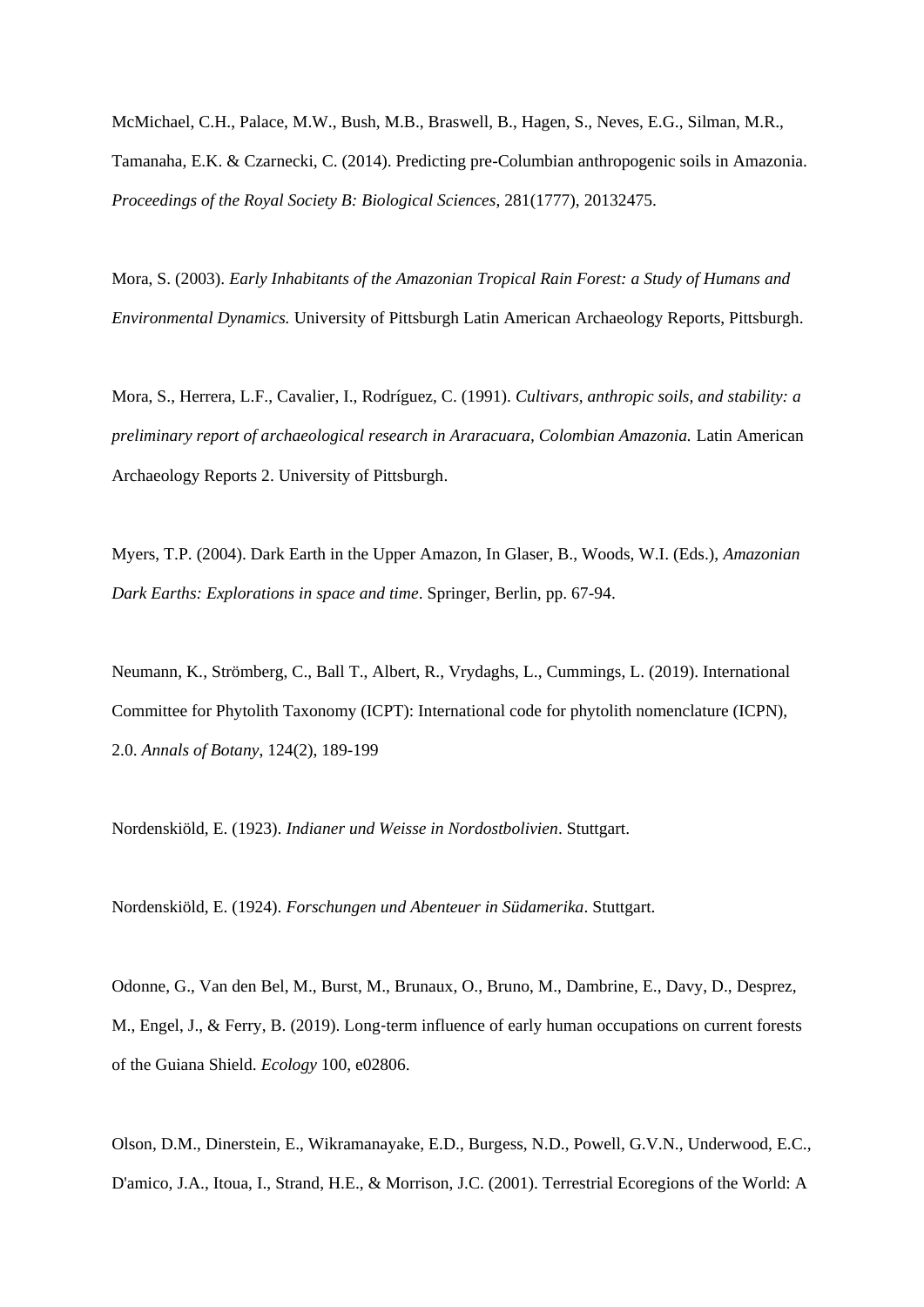New Map of Life on Earth a new global map of terrestrial ecoregions provides an innovative tool for conserving biodiversity. *BioScience* 51 (11), 933-938.

Palace, M.W., McMichael, C.N.H., Braswell, B.H., Hagen, S.C., Bush, M.B., Neves, E., Tamanaha, E., Herrick, C., & Frolking, S. (2017). Ancient Amazonian populations left lasting impacts on forest structure. *Ecosphere* 8 (12).

Paz‐Rivera, C., & Putz, F.E. (2009). Anthropogenic soils and tree distributions in a lowland forest in Bolivia. *Biotropica* 41, 665-675.

Piperno, D.R., & Pearsall, D.M. (1998). *The Origins of Agriculture in the Lowland Neotropics*. San Diego: Academic Press.

Prumers, H. (2014). Sitios prehispánicos con zanjas en Bella Vista, Provincia Iténez, Bolivia, Amazonía. In S. Rostain (ed) *Memorias del 3er Encuentro Internacional de Arqueología Amazónica*, Quito: IFEA, 73-89.

Prümers, H., & Jaimes Betancourt, C. (2014). 100 años de investigación arqueológica en los Llanos de Mojos. *Arqueoantropológicas* 4, 11-53.

Prümers, H., & Jaimes Betancourt., C. (2017). Die Phase Equijebe in Jasiaquiri und Urnengräber am Guaporé. *Zeitschrift für Archäologie Außereuropäischer Kulturen*, 357-372.

Prümers, H., Jaimes Betancourt, C., & Plaza Martinez, R. (2006). Algunas tumbas prehispánicas de Bella Vista, Prov. Iténez, Bolivia. *Zeitschrift für Archäologie Außereuropäischer Kulturen* 1, 251- 284.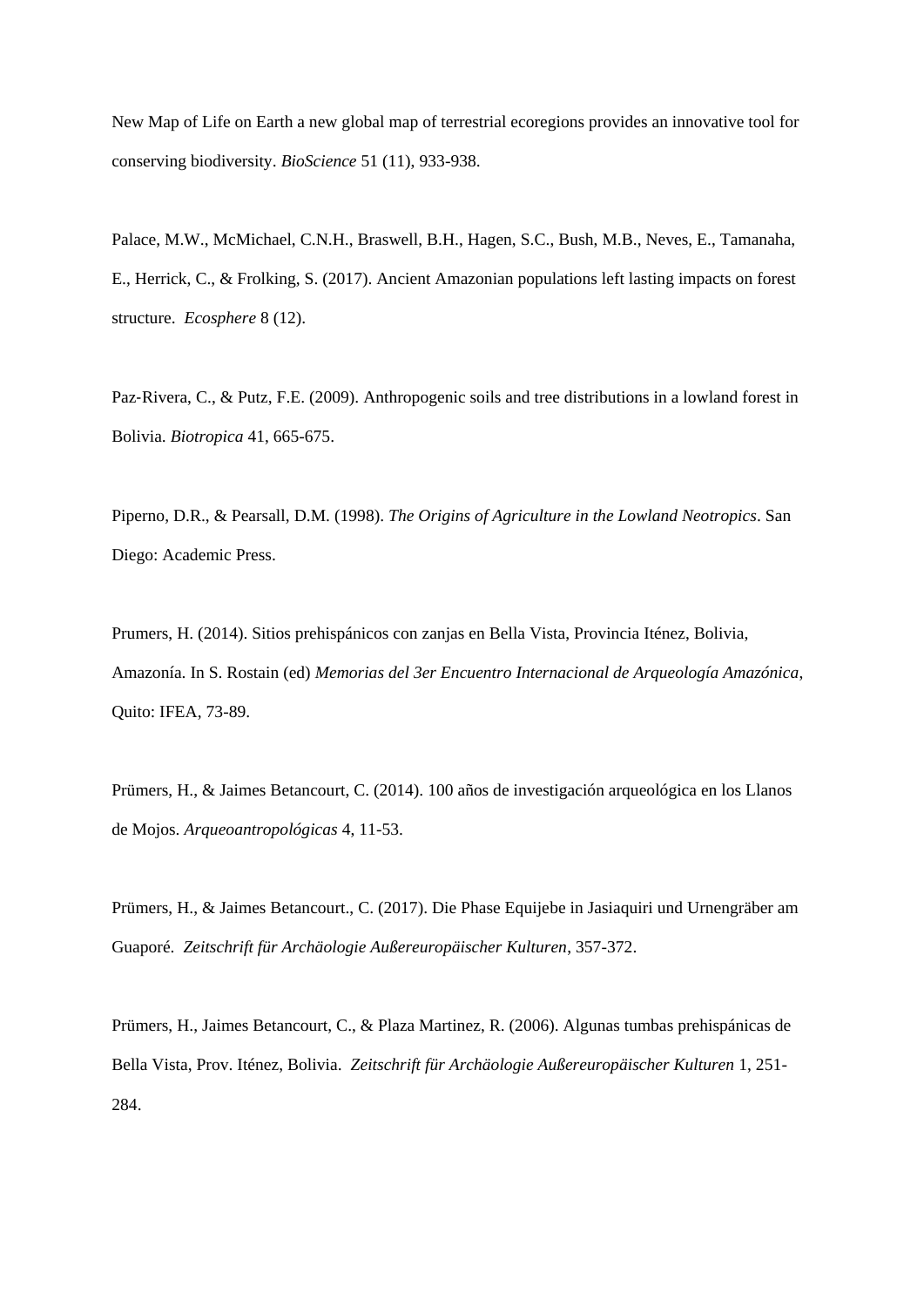Quintero‐Vallejo, E., Klomberg, Y., Bongers, F., Poorter, L., Toledo, M., & Peña‐Claros, M. (2015). Amazonian dark earth shapes the understory plant community in a Bolivian forest. *Biotropica* 47, 152-161.

Sanabria, C.T., Ricaurte, J.A.C. (2013). Uso de los suelos antropogénicos amazónicos: Comparación entre comunidades Caboclas e indígenas Tikunas. *Gestion y Ambiente* 16, 5-17.

Santos, M., Disney, M., & Chave, J. (2018). Detecting Human Presence and Influence on Neotropical Forests with Remote Sensing. *Remote Sensing* 10 (10), 1593.

Schaan, D.P. (2012). *Sacred Geographies of Ancient Amazonia: Historical Ecology of Social Complexity*. Left Coast Press, Walnut Creek.

Schmidt, M. (2013). Amazonian Dark Earths: pathways to sustainable development in tropical rainforests? *Boletim do Museu Paraense Emílio Goeldi. Ciencias Humanas,* 8, 11-38.

Schmidt, M.J., Heckenberger, M.J. (2009). Amerindian anthrosols: Amazonian Dark Earth formation in the Upper Xingu, In: Woods, W.I., Teixeira, W.G., Lehmann, J., Steiner, C., WinklerPrins, A.M.G.A., Rebellato, L. (Eds.), *Amazonian Dark Earths: Wim Sombroek's Vision*. Springer, Berlin, pp. 163-191.

Schmidt, M.J., Rapp Py-Daniel, A., De Paula Moraes, C., Valle, R.B.M., Caromano, C.F., Texeira, W.G., Barbosa, C.A., Fonseca, J.A., Magalhães, M.P., Silva Do Carmo Santos, D., Da Silva E Silva, R., Guapindaia, V.L., Moraes, B., Lima, H. P., Neves, E.G. & Heckenberger, M.J. (2014). Dark earths and the human built landscape in Amazonia: a widespread pattern of anthrosol formation. *Journal of Archaeological Science* 42, 152-165.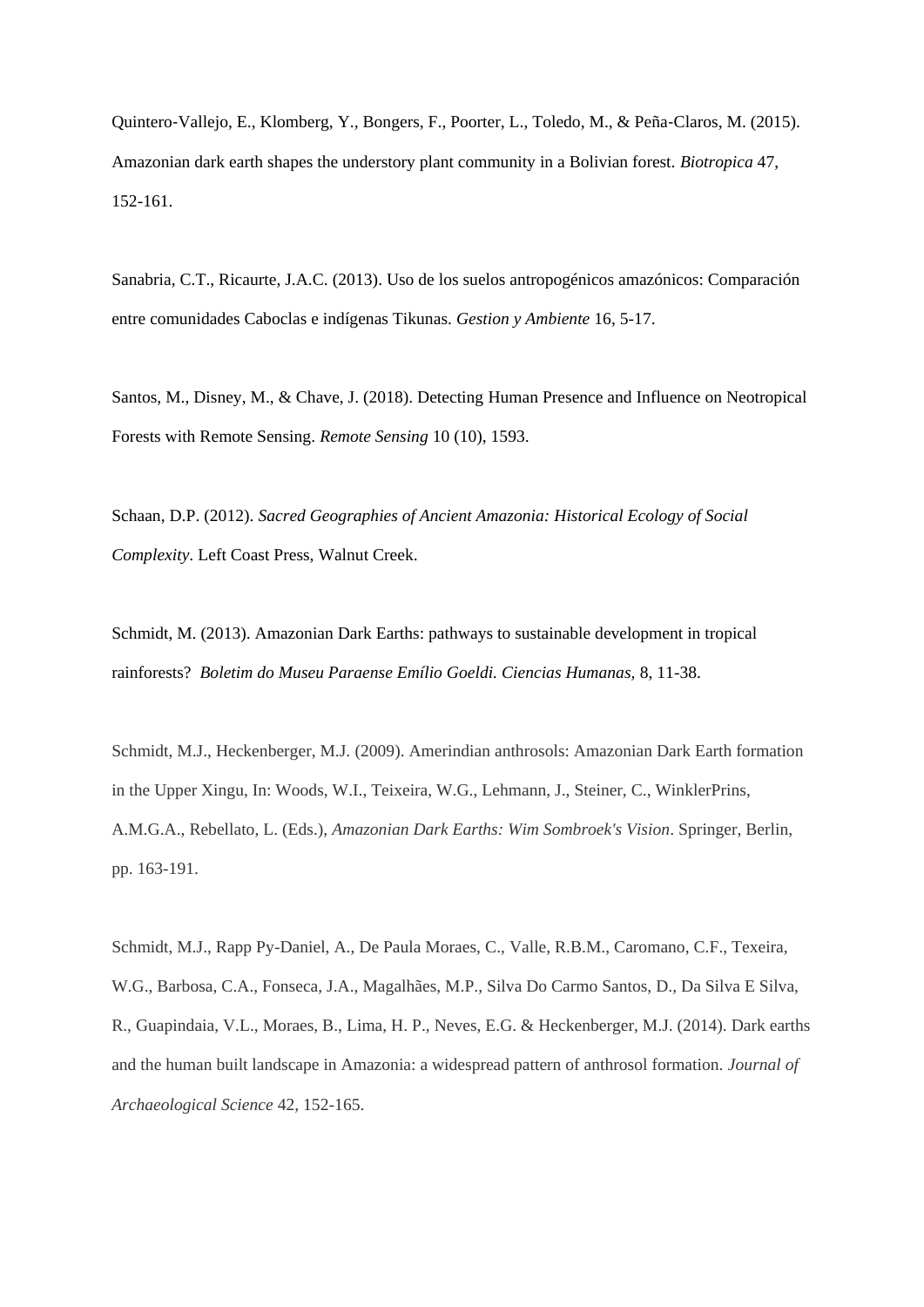Sombroek, W. (1966). *Amazon Soils: A Reconnaisance of the Soils of the Brazilian Amazon Region*. Wageningen: Center for Agricultural Pubilications and Documentation.

Stenborg, P., Schaan, D.P., Lima, M.A. (2012). Precolumbian land use and settlement pattern in the Santarém region, lower Amazon. *Amazônica-Revista de Antropologia*, Belém 4, 222-250.

Sombroek, W., Kern, D., Rodrigues, T., Cravo, M.d.S., Jarbas, T.C., Woods, W., Glaser, B. (2002). *Terra Preta and Terra Mulata: pre-Columbian Amazon kitchen middens and agricultural fields, their sustainability and their replication*. 17th World Congress of Soil Science. Bangkok, Thailand.

Stenborg, P. (2016). Archaeological research at hinterland sites on the Belterra Plateau, Pará, In: Stenborg, P. (Ed.), *Beyond Waters. Archaeology and Environmental History of the Amazonian Inland*. University of Gothenburg, Gothenburg, pp. 113-126.

Teixeira, W.G.T., Kern, D.C., Madari, B.E., Lima, N.H., & Woods, W.I. (2010). *As Terras Pretas de Indio da Amazônia: Sua Caracterização e Uso deste Conhecimento na Criação de Novas Areas*. Embrapa Amazônia Ocidental, Manaus.

Troufflard, J., Alves, D.T. (2019). Uma abordagem interdisciplinar do sítio arqueológico Cedro, baixo Amazonas. Boletim do Museu Paraense Emílio Goeldi. *Ciências Humanas* 14, 553-580.

Walker, J.H. (2008). The Llanos de Mojos. In H. Silverman and W. Isbell (eds) *Handbook of South American Archaeology*, New York: Springer, 927-939.

Walker, J.H. (2018). *Island, River and Field: Landscape Archaeology in the Llanos de Mojos*. University of New Mexico Press. Albuquerque.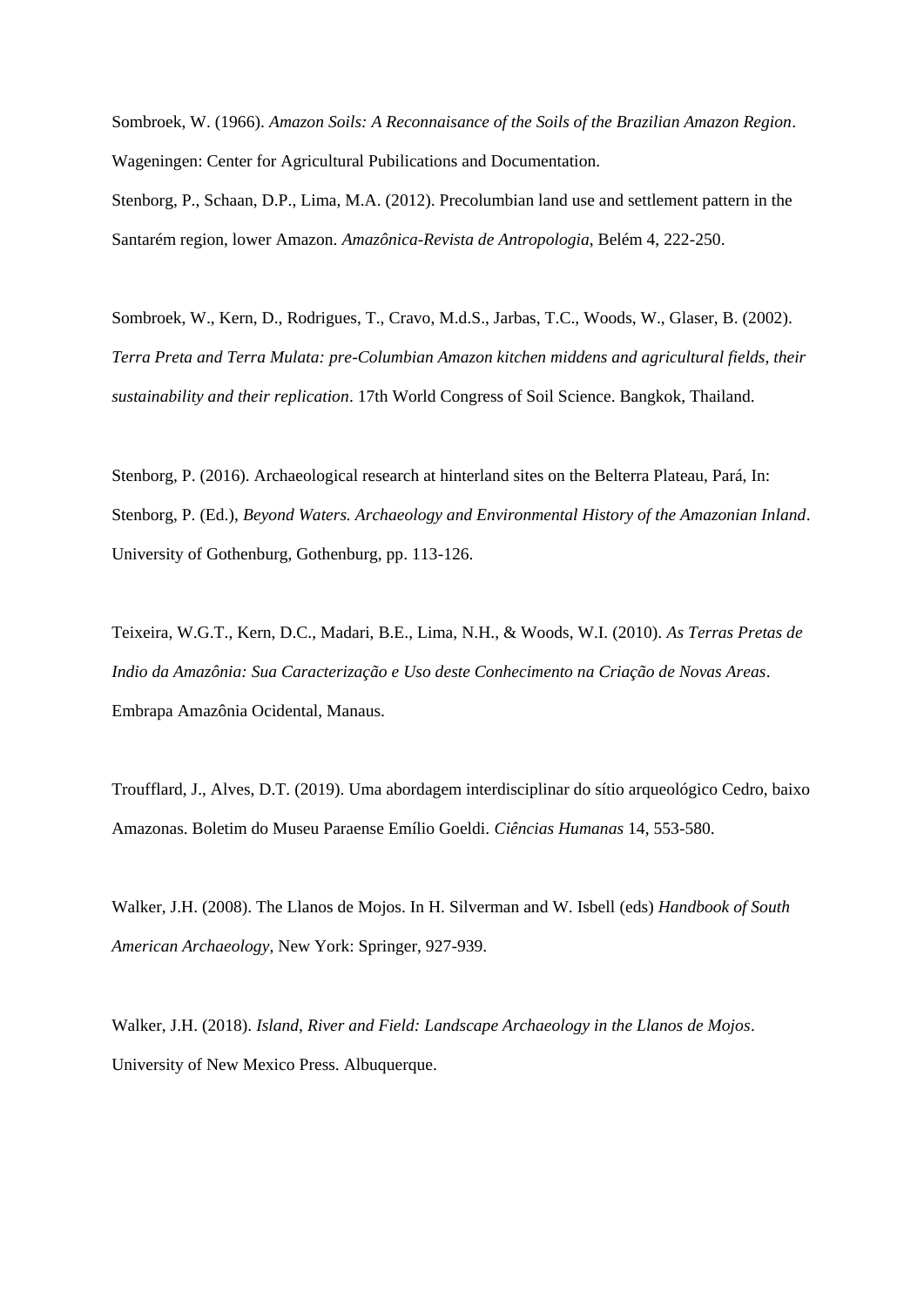Watling, J., Shock, M.P., Mongeló, G.Z., Almeida, F.O., Kater, T., De Oliveira, P. E, & Neves, E.G. (2018). Direct archaeological evidence for Southwestern Amazonia as an early plant domestication and food production centre. *PLoS One* 13 (7), e0199868.

Woods, W.I., & McCann, J.M. (1999). *The anthropogenic origin and persistence of Amazonian dark earths*. Yearbook. Conference of Latin Americanist Geographers. University of Texas Press, Austin, pp. 7-14.

Woods, W.I., Teixeira, W.G., Lehmann, J., Steiner, C., Winkler Prins, A.M.G.A., & Rebellato, L. (2009). *Amazonian Dark Earths: Wim Sombroek's Vision*. Berlin: Springer.

Woods, W. (2009). Os solos e as ciências humanas: Interpretação do passado, In Teixeira, W.G., Kern, D.C., Madari, B.E., Lima, H., Woods, W.I. (Eds.), *As Terras Pretas de Índio da Amazônia: sua caracterização e uso deste conhecimento na criação de novas áreas*. Embrapa Amazonia Ocidental, Manaus, pp. 62-71.

Woods, W.I., McCann, J.M., & Meyer, D.W. (2000). Amazonian Dark Earth analysis: state of knowledge and directions for future research, *Papers and Proceedings of the Applied Geography Conferences*, 114-121.

# **Figure captions**

Figure 1. Regional map, showing the location of the study area and the distribution of ADE and ditched enclosure sites across Amazonia. The star marks the location of the study area, which is detailed in the inset. Inset numbers refer to: 1) Versalles site, 2) Versalles zanja, 3) Escondido site, 4) likely pre-Columbian feature that requires further exploration, 5) Triunfo zanja and ring ditch, 6) Triunfo site.